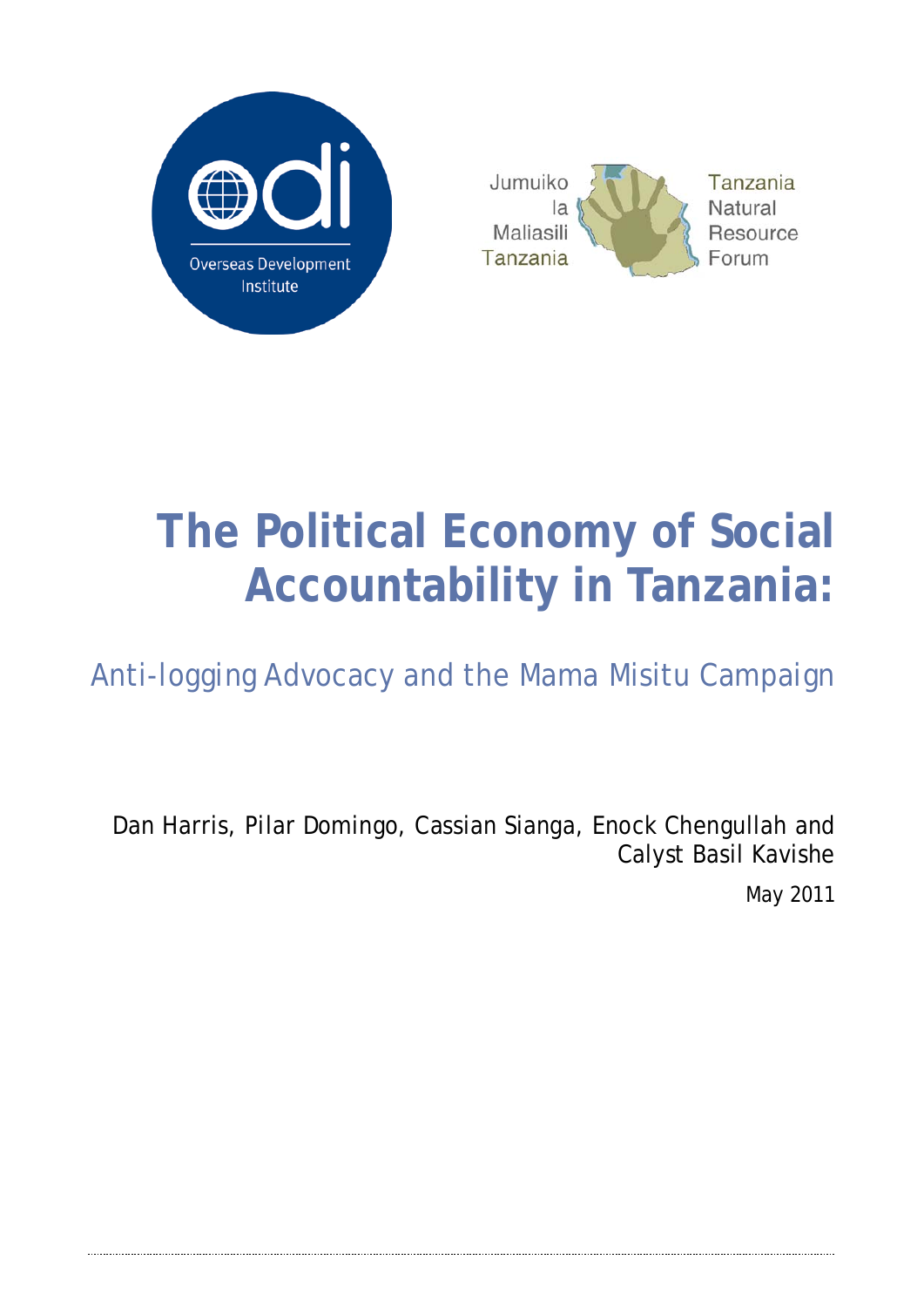## **Acknowledgements**

The authors would like to express our gratitude for helpful comments from Geir Sundet, Leni Wild, David Booth, Carol Sorensen, Fred Nelson and Alexandra Barahona de Brito, and as well as for the contributions of the informants.



Research undertaken for the Accountability in Tanzania Progamme, AcT, funded by UKAid from the Department for International Development and is managed by a KPMG led team including MDF-ESA, Delta and ODI.

To find out more please visit our website or our office in the PPF Tower, Dar es Salaam: Address: P.O. Box 1160, Dar es Salaam; Tel: +255 22 212 2003; E mail: act@accountability.or.tz; website[: www.accountability.or.tz](http://www.accountability.or.tz/)

Overseas Development Institute 111 Westminster Bridge Road London SE1 7JD, UK

Tel: +44 (0)20 7922 0300 Fax: +44 (0)20 7922 0399 www.odi.org.uk

Disclaimer: The views presented in this paper are those of the authors and do not necessarily represent the views of ODI, KPMG, TNRF or the funding body, DFID. Any errors remain our own.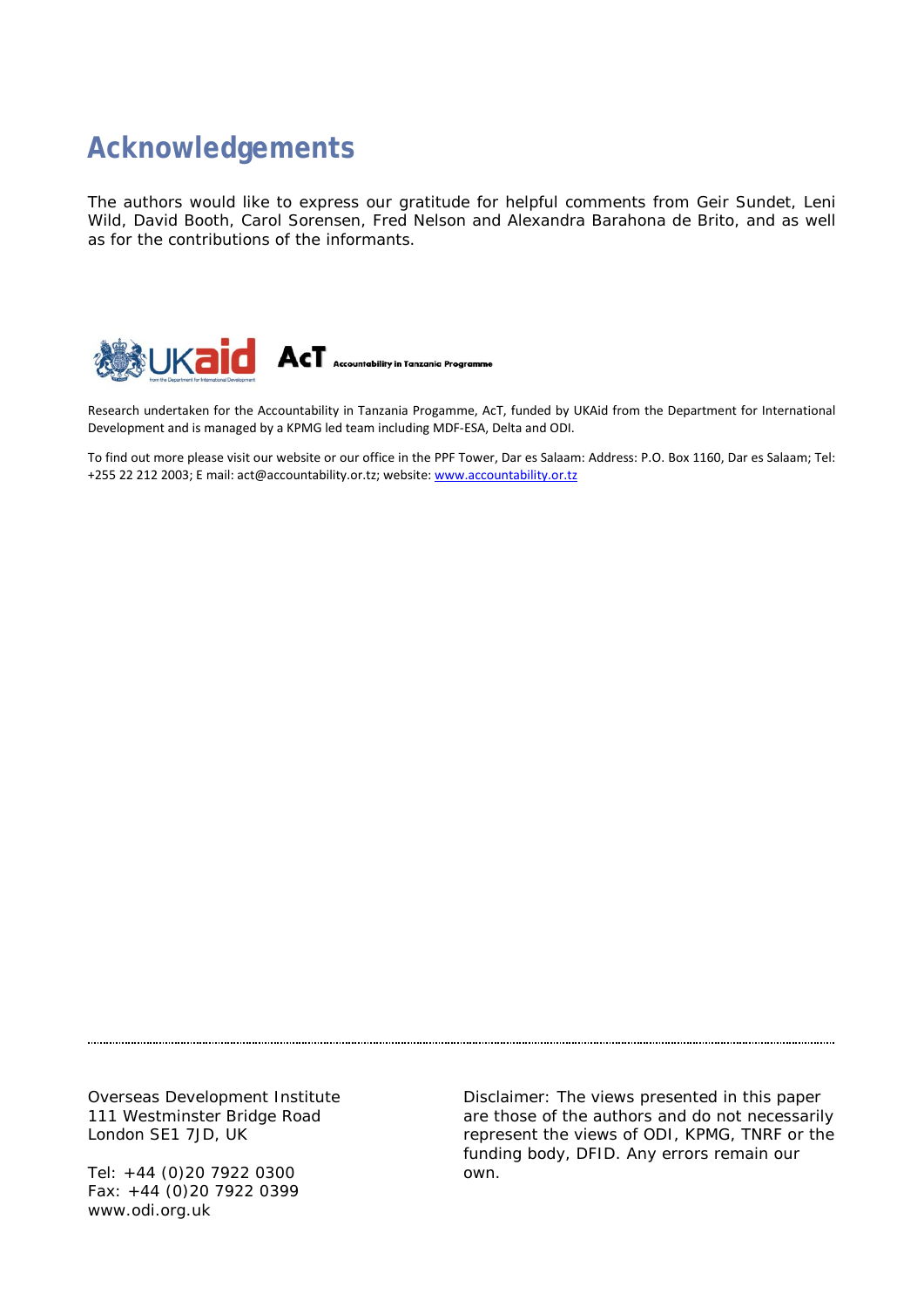## <span id="page-2-0"></span>**Contents**

| <b>Contents</b>                                   |                                                                                                                                                           |
|---------------------------------------------------|-----------------------------------------------------------------------------------------------------------------------------------------------------------|
|                                                   | ij                                                                                                                                                        |
|                                                   | iii                                                                                                                                                       |
|                                                   | $\mathbf v$                                                                                                                                               |
| <b>Introduction</b>                               | 1                                                                                                                                                         |
| Purpose of the research                           | $\mathbf{1}$                                                                                                                                              |
| The Mama Misitu Campaign                          | $\mathbf{1}$                                                                                                                                              |
| About this study                                  | $\overline{a}$                                                                                                                                            |
| The Logic of Accountability                       |                                                                                                                                                           |
| The multiple dimensions of accountability         | $\frac{5}{5}$                                                                                                                                             |
| Accountability systems and legitimacy             | 5                                                                                                                                                         |
| Levels of accountability                          | 6                                                                                                                                                         |
| A Political economy analysis                      | $\overline{7}$                                                                                                                                            |
| Key points                                        | $\overline{7}$                                                                                                                                            |
| Tanzania's political economy                      | 8                                                                                                                                                         |
| The national political economy                    | 8                                                                                                                                                         |
| The political economy of the forest sector        | 10                                                                                                                                                        |
| Accountability in the forest sector               | 17                                                                                                                                                        |
| The Mama Misitu Campaign                          | 17                                                                                                                                                        |
| Key features of MMC                               | 17                                                                                                                                                        |
| The enabling environment                          | 20                                                                                                                                                        |
| Recommendations for future phases of the Campaign | 23                                                                                                                                                        |
| <b>Conclusions</b>                                | 24                                                                                                                                                        |
| <b>References</b>                                 | 25                                                                                                                                                        |
|                                                   | 27                                                                                                                                                        |
|                                                   | 27                                                                                                                                                        |
|                                                   | 28                                                                                                                                                        |
|                                                   | Tables, figures & boxes<br><b>Abbreviations</b><br><b>Executive summary</b><br><b>Appendices:</b><br>1. Additional Figures<br>2. List of people consulted |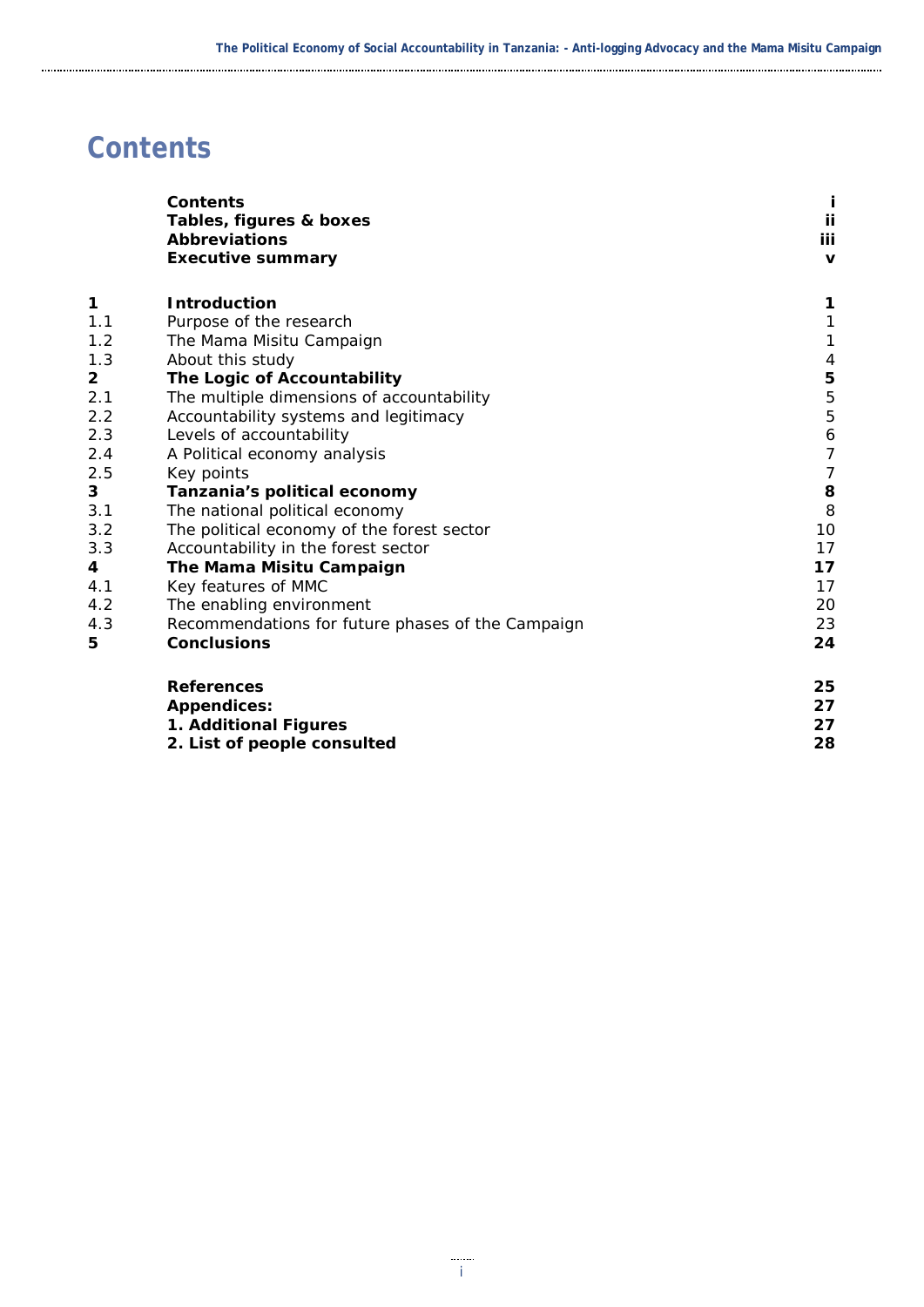## <span id="page-3-0"></span>**Tables, figures & boxes**

#### **Figures**

| Figure 1: Points of intervention by the MMC along a forest product supply chain                 | 4              |
|-------------------------------------------------------------------------------------------------|----------------|
| Figure 2: The horizontal and vertical dimensions of accountability                              | 6              |
| Figure 3: Inter-ministerial fragmentation in forest governance                                  | 12             |
| Figure 4: Information flows in cases of suspected illegal activity - non-MMC                    | 27             |
| Figure 5: Information flows in cases of suspected illegal activity - MMC impact                 | 27             |
| <b>Boxes</b>                                                                                    |                |
| Box 1: The importance of forests in Tanzania                                                    | 1              |
| Box 2: Key findings of the TRAFFIC Report                                                       | $\frac{2}{2}$  |
| Box 3: MMC Membership                                                                           |                |
| Box 4: Strategies for communication used during the MMC during the pilot phase:                 | $\overline{3}$ |
| Box 5: Six Issue Groups Guiding the MCC Action Plan                                             | $\overline{4}$ |
| Box 6: Key forest sector policies, acts and guidelines                                          | 11             |
| Box 7: Economic incentives for PFM                                                              | 14             |
| Box 8: Corruption and accountability in the sandalwood trade                                    | 15             |
| Box 9: Box 9: Internal campaign partnerships leveraging different skills at different levels    | 17             |
| Box 10: The Kikole community in the Kilwa district: The combined effects of international       |                |
| institutions (FSC), local institutions (PFM), and CSO activism (Mpingo, and the TNRF, including |                |
| through MMC)                                                                                    | 18             |
| Box 11: Knowledge as a driver of change                                                         | 18             |
| Box 12: Relevant international initiatives                                                      | 20             |
| Box 13: Questionable links between business and district level officials                        | 22             |
| Box 14: Gaming the system                                                                       | 23             |
|                                                                                                 |                |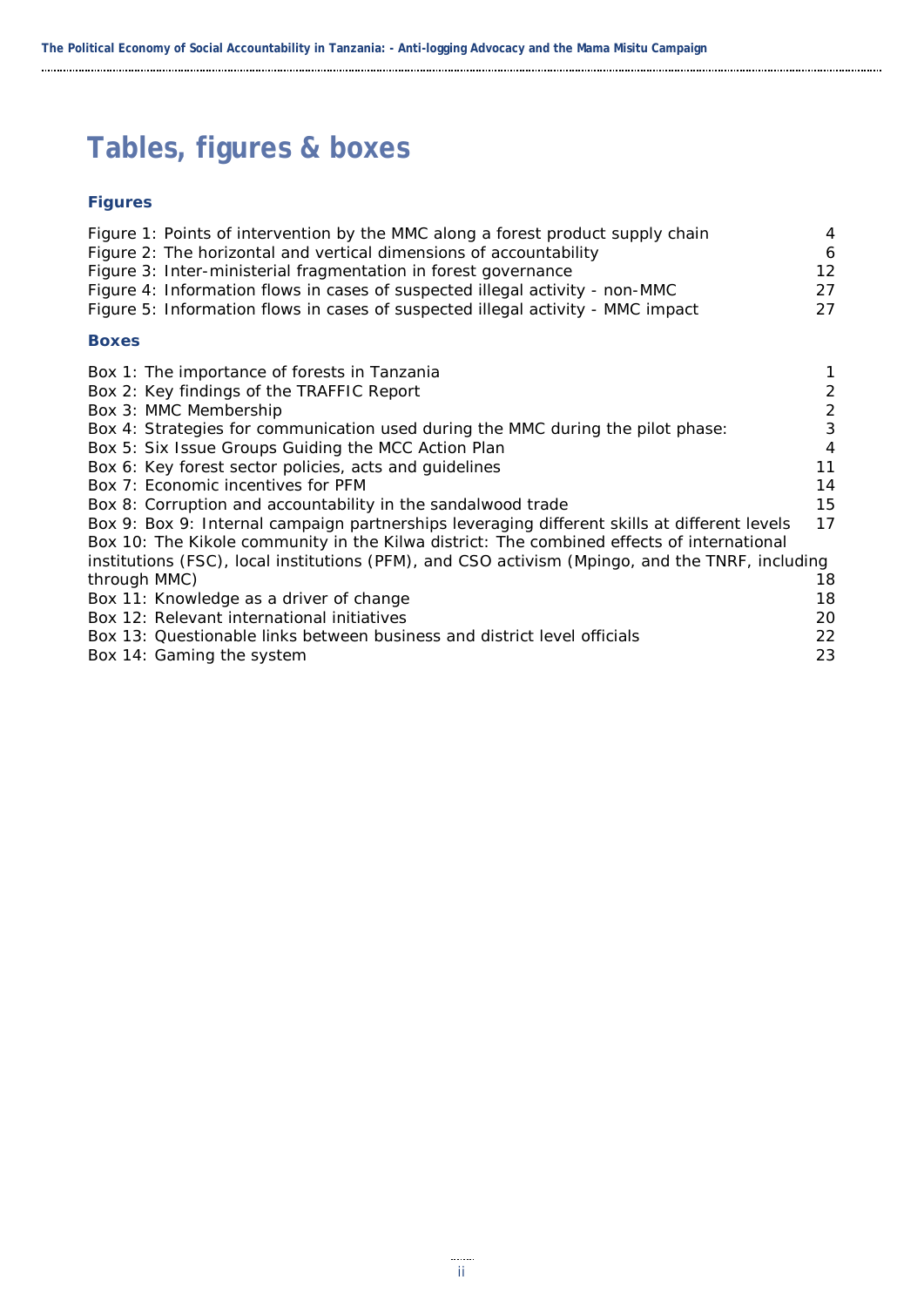## <span id="page-4-0"></span>**Abbreviations**

- AcT Accountability in Tanzania
- CBFM Community Based Forest Management
- CCM Chama Cha Mapinduzi
- CHRGG Commission for Human Rights and Good Governance
- CSO Civil Society Organisation
- D-by-D Decentralisation by Devolution
- DC District Commissioner
- DED District Executive Director
- DFID Department for International Development
- DFO District Forest Officer
- DNRO District Natural Resource Officer
- DP Donor Partner
- DPG Donor Partner Group
- FAO Food and Agriculture Organisation
- FBD Forestry and Beekeeping Division
- FSC Forest Stewardship Council
- FSU Forest Surveillance Unit
- GDP Gross Domestic Product
- ha hectares
- JFM Joint Forest Management
- MFAF Ministry for Foreign Affairs of Finland
- MMC Mama Misitu Campaign
- MNRT Ministry of Natural Resources and Tourism
- MP Member of Parliament
- NAO National Audit Office
- NASCAP National Anti-Corruption Strategy
- NGO Non-governmental Organisation
- ODI Overseas Development Institute
- PCCB Prevention and Combating of Corruption Bureau
- PFM Participatory Forest Management
- PLTF Pastoralist Livelihoods Task Force
- PMO-RALG Prime Minister's Office-Regional Administration and Local Government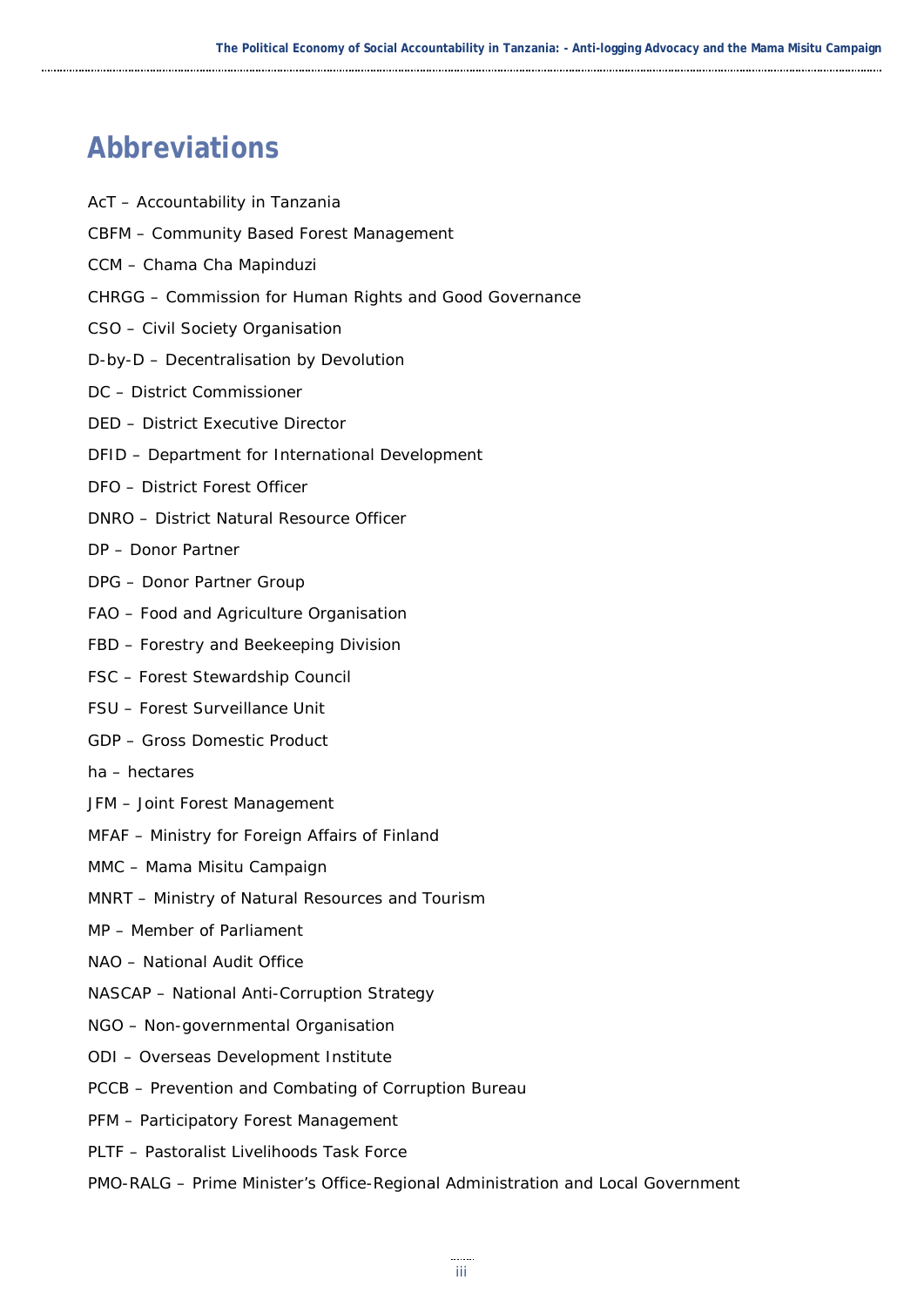- POPSM President's Office Public Service Management
- PPRA Public Procurement Regulatory Authority
- REDD Reduced Emissions from Deforestation and Degradation
- RCO Regional Criminal Officer
- TFF Tanzania Forest Fund
- TFS Tanzania Forest Service
- TNRF Tanzania Natural Resources Forum
- TFWG Tanzania Forestry Working Group
- VEO Village Executive Officer
- WEO Ward Executive Officer
- WWG Wildlife Working Group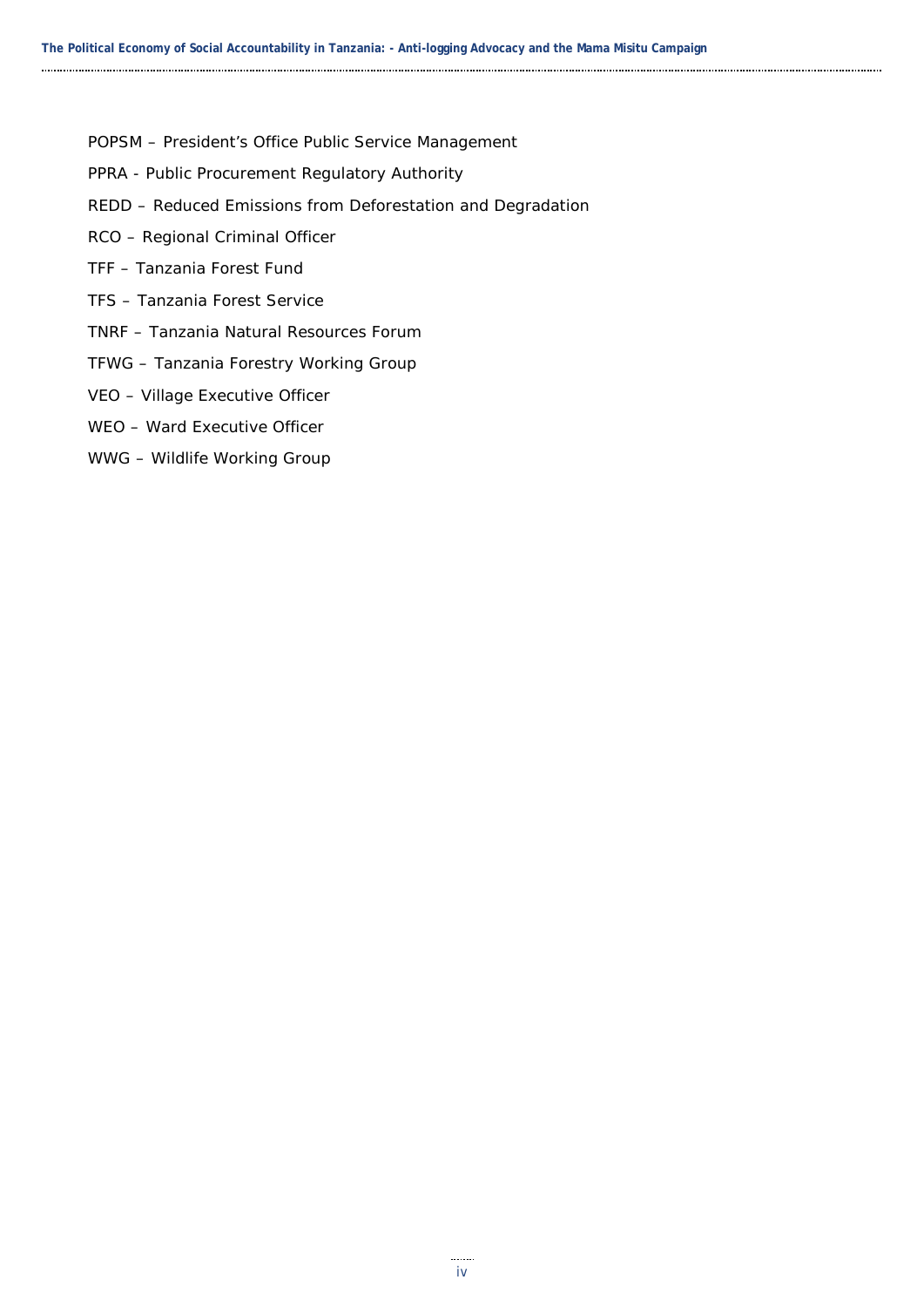## <span id="page-6-0"></span>**Executive summary**

In early 2007, the Tanzanian newspapers were awash with controversy following the publication of a report on the illegal timber trade. The report, entitled '*Forestry, Governance and National Development: Lessons Learnt from a Logging Boom in Southern Tanzania*', was published by the civil society organisation TRAFFIC, with the Ministry of Natural Resources and Tourism, and the Development Partners' Group (DPG).

The TRAFFIC report highlighted the value of forest resources for the livelihoods, communities and government of the Tanzanian people, and how illegal logging deprives Tanzanians of the benefits of this natural resource. It estimated that under-collection of natural forest product royalties at the district level alone results in the loss of up to \$58 million annually, and that only 10 % of potential revenue is collected from timber exports. The TRAFFIC report also emphasised how large-scale corruption and collusion between national and foreign private interests and government officials undermine good forest resource governance. It recommended a broad array of outreach, advocacy, monitoring and transparency policies, as well as changes in forest management practices.

This report draws on the findings from research undertaken as part of the Accountability in Tanzania (AcT) Programme, and examines the *Mama Misitu* ("Mother Forests") *Campaign* (MMC). This was launched in 2008 as a collective response to the TRAFFIC report by a coalition of civil society organisations that are members of the Tanzania Forestry Working Group (TFWG), and coordinated by the Tanzania Natural Resource Forum (TNRF)

Key findings of our research include the following:

- Social accountability activism is most likely to have impact if it works with both the supply and demand side of forest governance.
- To achieve change, it is necessary to work politically, leveraging potential buy-in across the range of local, national and international stakeholders whose interests are affected by new governance institutions and accountability strategies.
- Doing this effectively depends on understanding the local needs, demands, capacities and institutional realities. It is also critical to work through informal networks and institutions, with an understanding prevailing interests and power relations. Where formal institutions are weak and susceptible to capture, this is often where political and economic outcomes are often determined.
- Finally, civil society organisations (CSOs) can learn to use knowledge and communications strategies to change understandings, perceptions and expectations among stakeholders about the merits of improved forest governance and accountability institutions.

#### **Social accountability in context**

Accountability is not an abstract process: it is shaped by different local contexts and societal expectations. In Tanzania, as elsewhere, there are various overlapping forms of accountability (Lawson & Rakner 2005). The MMC used the TRAFFIC report findings on the value of forest resources to develop a multi-layered strategy to combat illegal logging and promote better forest governance. The MMC offers lessons on politically informed social accountability strategies by CSOs.

One lesson includes the value of working through a locally grounded understanding of accountability that takes into account different narratives about the legitimate exercise of public office. Awareness of local and national level specificities allows us to see what officials are held accountable for, and how. For instance, one can distinguish between the *process* aspect of accountability (the observance of formal rules of answerability, to enforce and to punish wrong-doing) and the *outcomes* aspect accountability (regardless of whether rules are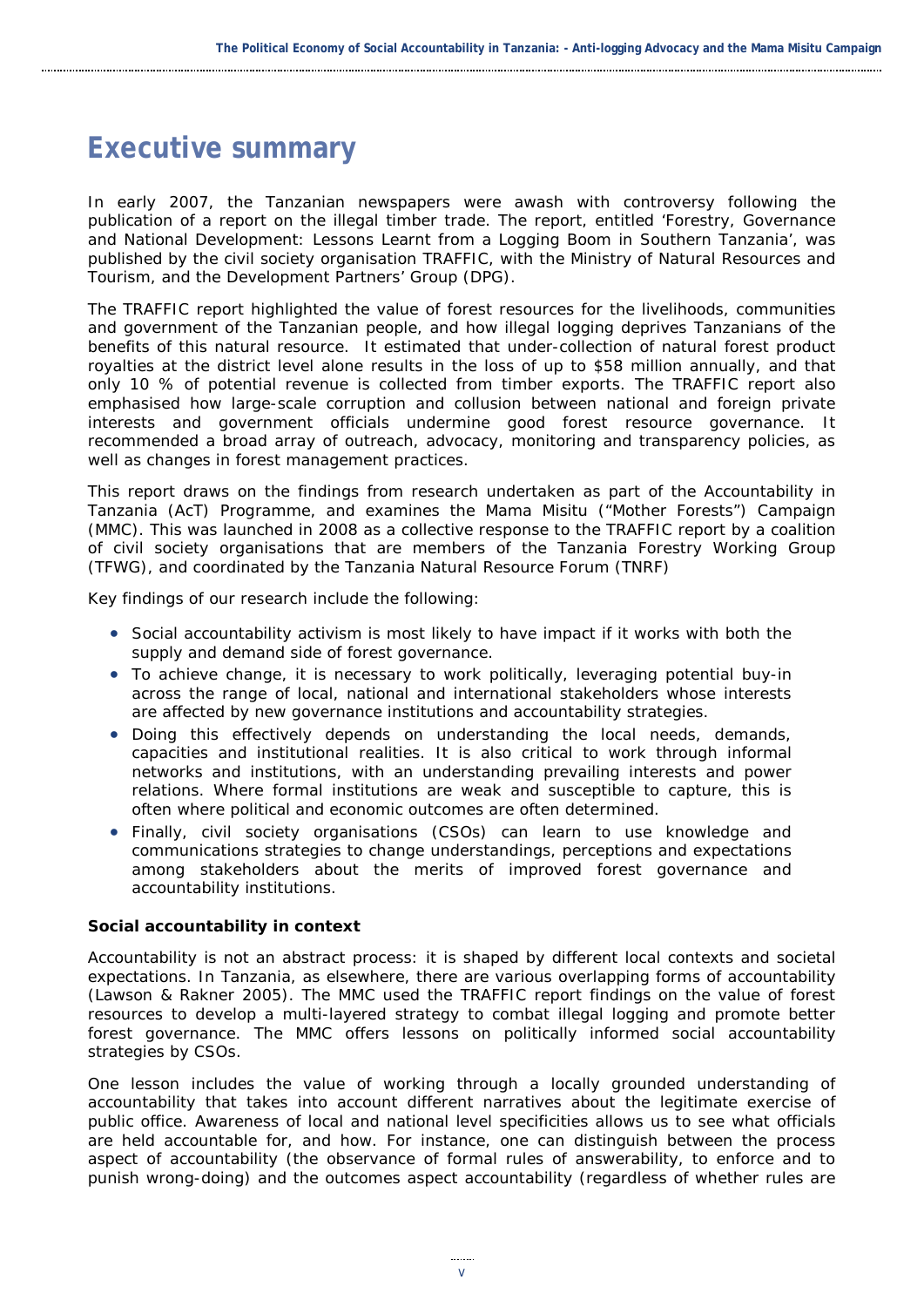observed, people may judge officials on the delivery of specific benefits received by some groups and individuals).

#### **The political economy of Tanzanian forest governance**

The implementation of the TRAFFIC report recommendations, and the scope for MMC to promote positive change, depends on the political economy of Tanzania and its forest sector.

Dominant party rule and overly concentrated executive power have limited the scope for checks and balances. Decentralisation has had only a limited effect on the answerability of public officials. Indeed, it has often strengthened local patrimonial power structures. The increasing presence of business interests in politics has further muddied the waters. Similarly, the formal institutions governing the forest sector interact with, and are occasionally undermined by, strong informal institutions, despite recent measures to improve forest governance such as the Participatory Forest Management (PFM) programme.

Well meaning reforms have lost their effectiveness due to blurred lines of responsibility, the presence of competing incentives for public officials, the existence of powerful countervailing interests, and a lack of coordination in the implementation of forest governance. This has been compounded by the uneven distribution of power, by the fact that people are now aware of the market value of forest products, because of insufficient resources, high foreign and domestic demand for timber, and due to the absence of alternative livelihoods for those involved in illegal forestry activities.



#### **The Mama Misitu Campaign**

The MMC strategy focuses on two objectives in the effort to galvanise collective action against the illegal timber trade:

• To make communities living adjacent to forests aware of **the economic value of forest resources** and the potential benefits of sustainable forest management;

• To demonstrate the **value of better forest governance** for different stakeholders, from the village up to the national government level.

The campaign used the momentum generated by the TRAFFIC report findings to galvanise different stakeholders into collective action against the illegal timber trade. It developed a multi-pronged approach to engage the general public and a range of actors. The campaign tackled both the *demand* and *supply* side of accountability relations in the forest governance system and timber production chain. Key features of the MMC include:

- *Working collaboratively to manage information flows linking demand and supply side actors –* The MMC works through the TFWG network, which strengthens the reach of the campaign, and takes advantage of the various strengths and areas of expertise of the partner organisations;
- *Using knowledge and communications strategically –* The MMC communications strategy targeted the national and local (district and village) levels. It made strategic use of evidence-based knowledge from the TRAFFIC Report on the potential benefits of improved forest governance to shift incentive structures affecting different stakeholders;
- *Working politically to address the balance of power –* The MMC works with different levels of government, as it understands that change is not just about technical reform but should also involve transforming power relations within decision-making and implementation bodies;
- *Working through informal networks –* The MMC has developed strategic alliances among its partner organisations and with other stakeholders on the governance chain including high-level FBD leaders, with the purpose of cultivating interpersonal trust and a shared sense of purpose.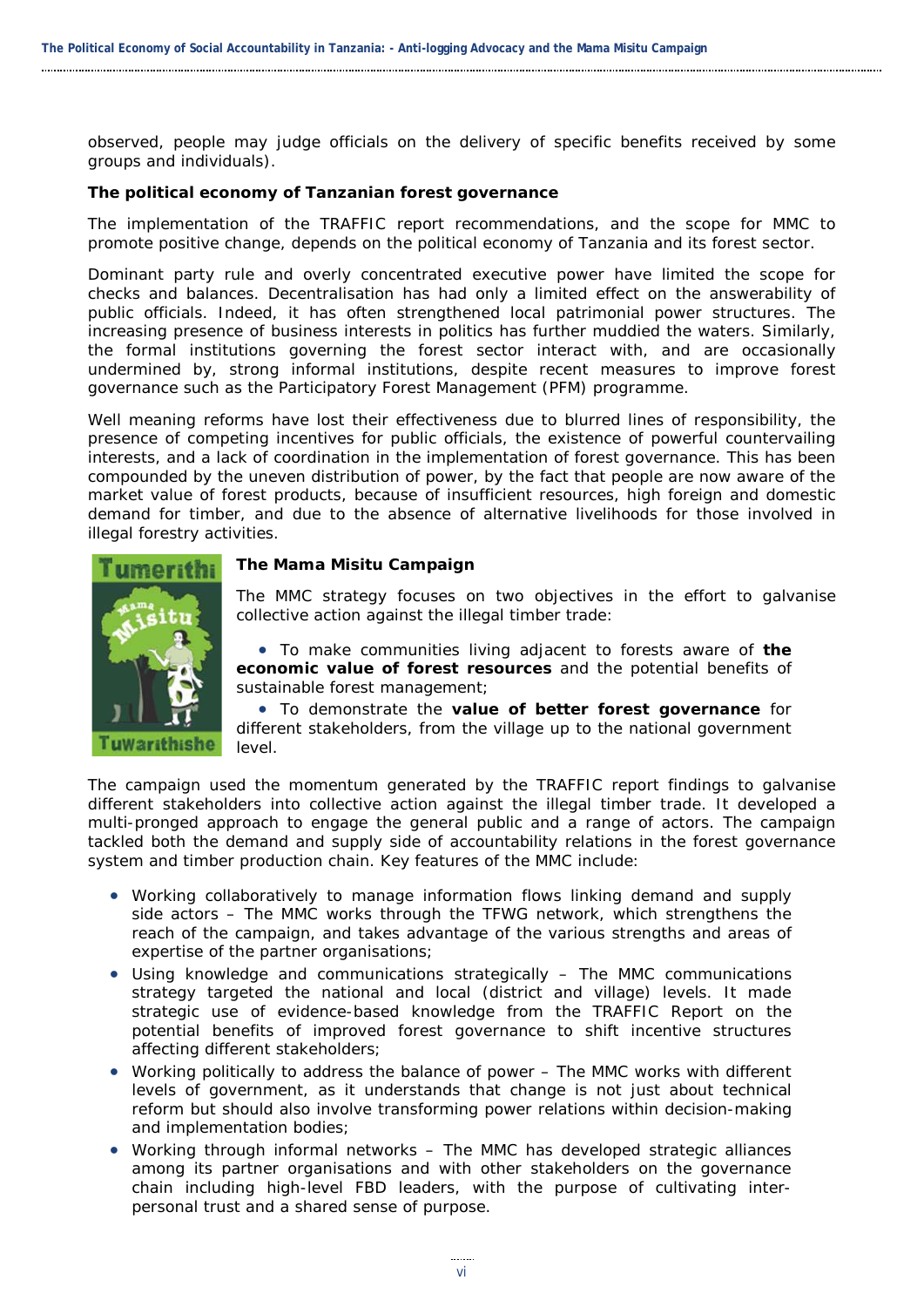## <span id="page-8-0"></span>**1 Introduction**

### <span id="page-8-1"></span>1.1 Purpose of the research

Illegal logging has been estimated to cost Tanzania \$58 million per year in natural forest product royalties at district level alone. Moreover, only 10 % of potential revenue is collected from timber exports. The costs of this for the nation as a whole are undoubtedly much higher.

This was a central finding of the report on the illegal trade in timber, entitled '*Forestry, Governance and National Development: lessons learnt from a logging boom in Southern Tanzania*' and published in 2007 by TRAFFIC, a civil society organisation, together with the Ministry of Natural Resources and Tourism, and the Donor Partners' Group, a stakeholder convergence which is unprecedented in the Tanzanian natural resources sector. The report findings were difficult to ignore given that the government had endorsed it.

This report tells the story of a particular anti-logging effort, the Mama Misitu ['mother forests'] Campaign, which was launched in 2008 in response to the TRAFFIC Report.<sup>[1](#page-8-3)</sup>

**Box 1: The importance of forests in Tanzania**

Forests are one of Tanzania's most important economic resources, and are particularly important for the rural poor, who are the majority of Tanzania's population. In rural areas, it is estimated that forest resources contribute to the livelihoods of 87% of the poor population (Milledge et al. 2007). Tanzania's 35.3 million hectares of forests and woodlands cover almost 40% of the total mainland (FAO, 2009). Although much forest product consumption remains unrecorded, the MNRT estimates that the annual value of forest produce is about 20% of GDP, taking into account the contribution of forests to bio-diversity, agricultural stability and production, and also addressing climate change and global warming (through carbon sequestration) (MNRT, 2008a in Blomley & Iddi, 2009: 7, based on 2006 prices).

Various districts and municipalities are *highly dependent on forest product* revenues, particularly the southern coastal region where forest sector revenues account for over 50% of some District Council budgets (Milledge et al., 2007). For example, forest product revenues account for 78% of the total budget of the District Council of Nachingwea in the Southern coastal region of Lindi; and in 2000-01 forests accounted for 60% of the total revenues of the Rufiji District (John et al., 2003 in Milledge et al., 2007: 174-5).

## <span id="page-8-2"></span>1.2 The Mama Misitu Campaign

The MMC is an innovative exercise in social accountability. It is an advocacy and communications campaign that aims to raise awareness of the potential benefits of better forest governance. It grew out of the rapid mobilisation of a group of NGOs and CSOs working under the umbrella of the Tanzania Forestry Working Group (TFWG), and is coordinated by the Tanzania Natural Resource Forum (TNRF).<sup>[2](#page-8-4)</sup>

#### *The TRAFFIC Report*

The TRAFFIC report presented a detailed account of the causes of illegal logging. In some cases, it is an unintended consequence of public policies to improve communication networks. The opening of the Mkapa bridge over the Rufiji River, for instance, increased access for lorries to carry timber (including illegal timber), as it opened up large forested areas. More

<span id="page-8-3"></span> $1$  An agreement was secured with the Ministry for Foreign Affairs of Finland (MFAF) for a one year learning phase to test methodologies and approaches to be implemented nationally and in two pilot districts, Kilwa and Rufiji. A main implementation phase is being developed on the basis of the pilot project.

<span id="page-8-4"></span> $2$  The TNRF is a natural resource advocacy and communication network with over 2,700 members. Its mission is to improve natural resource governance. TNRF facilitates and supports member-driven Working Groups on key policy and practice issues.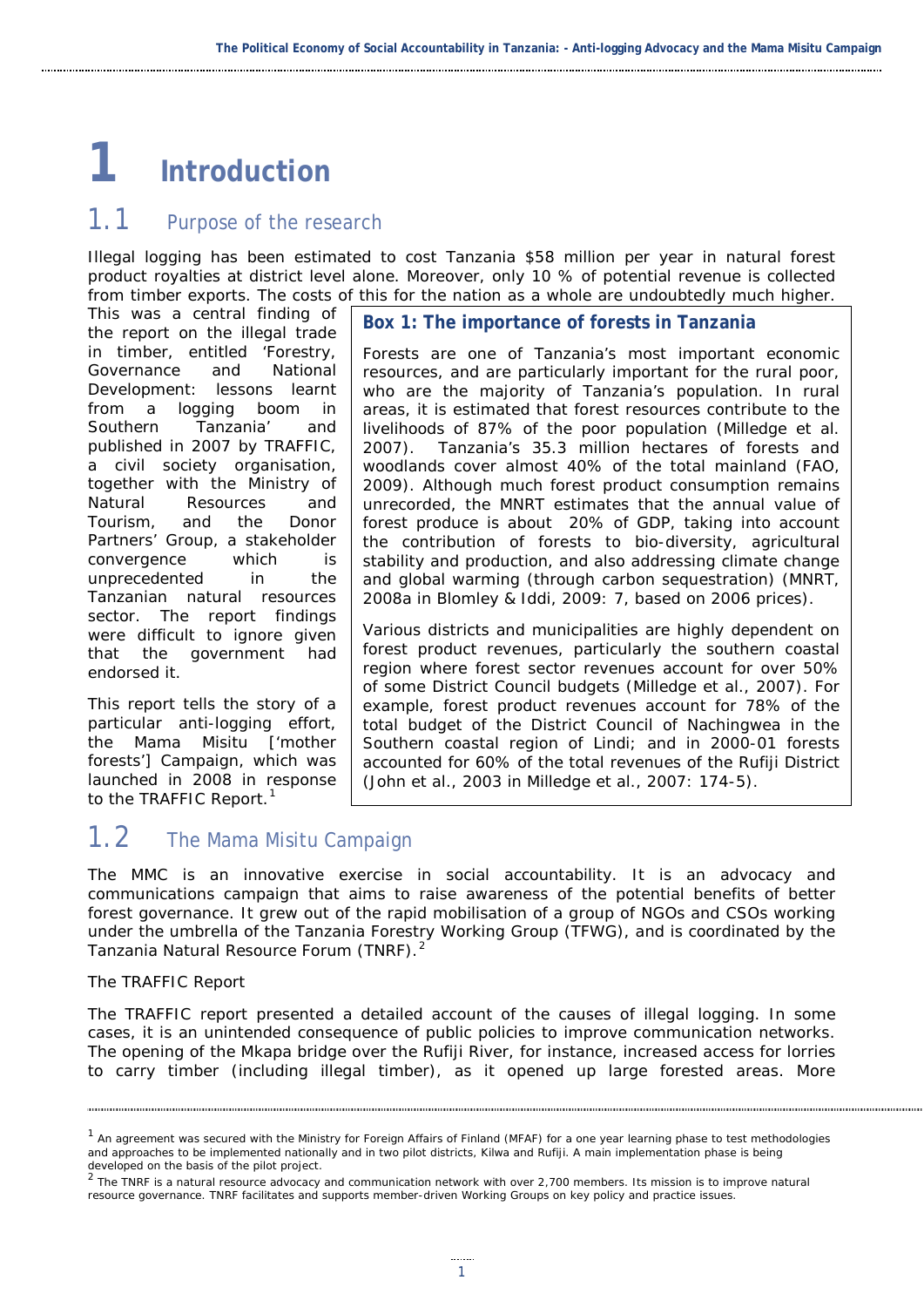disturbingly, however, there are national and foreign vested interests that benefit from illegal logging.

#### **Box 2: Key findings of the TRAFFIC Report**

- Forest resources are critical to the livelihoods of Tanzanian people (including 87% of the poor population living in rural areas), and of enormous value to their communities and government.
- Most Tanzanians are missing out on this potential value due to current practices in the sector, with under-collection of natural forest product royalties at district level alone resulting in up to \$58 million of lost revenue annually. Only 10 percent of potential revenue is collected from timber exports.
- Large scale corruption and collusion between private sector interests (both domestic and foreign) and senior Tanzanian and foreign government officials undermines governance of forest resources.
- Unsustainable rates of harvesting and loss of biodiversity mean forest resources were unlikely to be available to future generations of Tanzanians.

The report was an important act of denunciation, and also presented recommendations about how Tanzanian state and society can combat the illegal logging trade.

The key findings of the TRAFFIC report (Box 2) are based on evidencebased research, which demonstrates the true costs of illegal logging for Tanzania. Remarkably, the report openly and explicitly explores the highly controversial political issues at the heart of forest resource

governance in the country. It concludes with wide-ranging recommendations for action on outreach, advocacy, monitoring and transparency, and suggests reforms in management practices.

#### *The Campaign*

The intense debate surrounding the launch of the TRAFFIC Report was recognised as an opportunity by 13 like-minded TFWG member organisations to reach different actors involved in the forest governance system, particularly the MNRT, relevant members of Parliament, village government committees, and district officials. From the outset, the TFWG engaged with high level officials to develop an advocacy strategy to inform different political actors of the benefits of taking up the TRAFFIC Report recommendations.

When targeting the MNRT, the campaigners highlighted the environmental damage caused by unlicensed logging and its impact on local communities; when targeting MPs working on the Committees of Natural Resources and of Finance and Economic Affairs, and district level officials, campaigners emphasised the losses incurred by illegal logging (Sianga 2010). The campaign quickly evolved into an organised effort to sustain the Report's public visibility.

The MMC strategy focuses on two objectives in the effort to galvanise collective action against the illegal timber trade:

• To make communities living adjacent to forests aware of **the** 

#### **Box 3: MMC Membership**

The MMC emerged from the TFWG, which includes over 45 partner organisations working on forestry issues and advocacy. The TFWG is hosted by the Tanzanian Natural Resource Forum (TNRF), which coordinates the campaign and provides support for projects undertaken by TFWG members.

Eighteen TFWG member organizations opted to participate in the campaign (Care TZ, FARM-Africa, Femina-HIP, ICRAF, IUCN, JET, LEAT, MJUMITA, MCP, Policy Forum, Africare, TAF, TFCG, TNRF, TRAFFIC, WCS, WCST and WWF-TCO). These organizations carry out various tasks as campaign members: they are members of the advisory and steering committees, implement actions on the ground, and engage in and promote the campaign nationally. Thus, varying member competences have been fully exploited.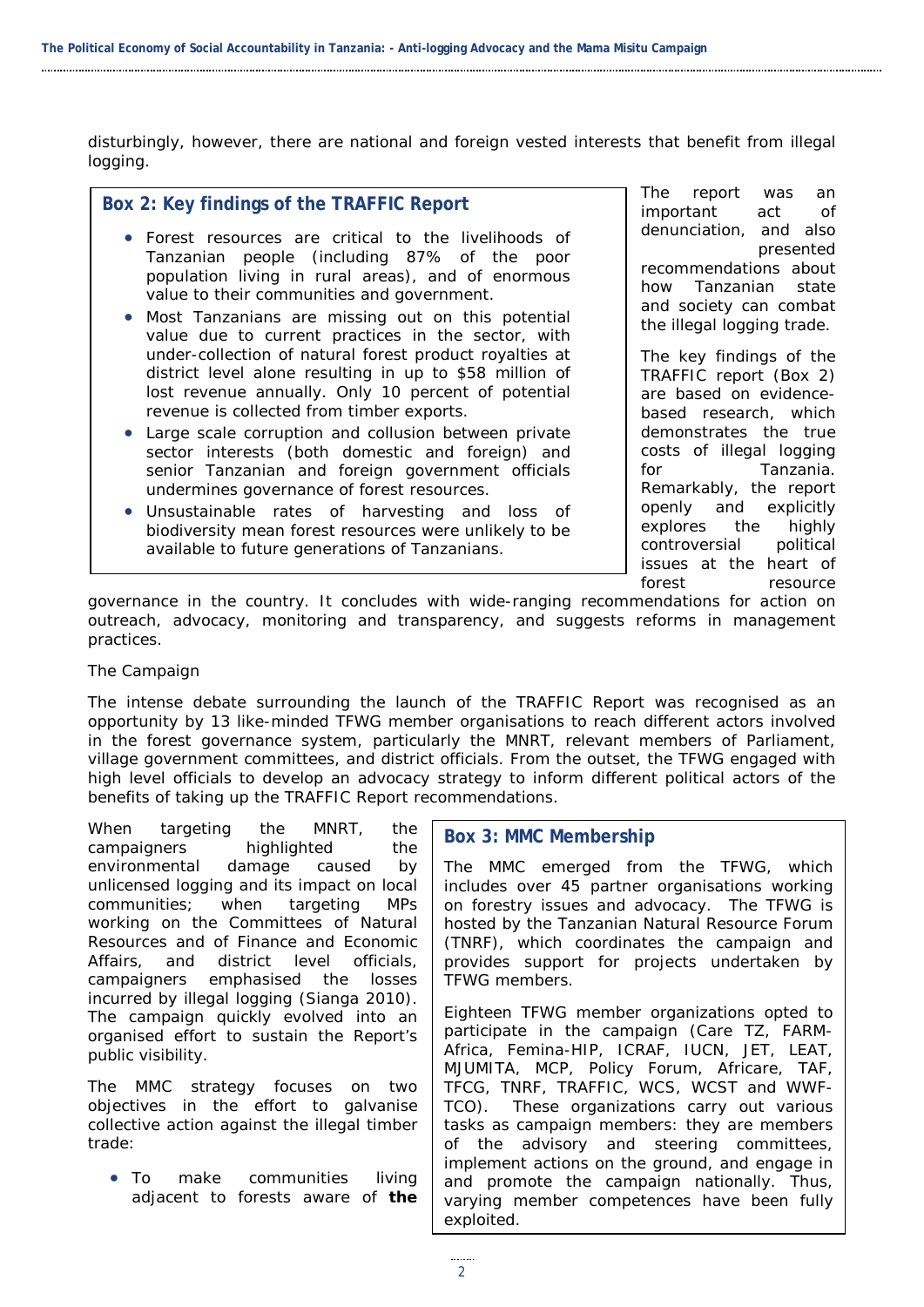**economic value of forest resources** and the potential benefits of sustainable forest management;

• To demonstrate the **value of better forest governance** for different stakeholders, from the village up to the national government level.

On the basis of the TRAFFIC Report, the MMC developed a multi-pronged strategy to achieve change at different levels of the forest governance chain and the illegal timber trade.

- *The MMC partnership has been working politically to address the balance of power* from the outset, attempting to engage with different levels of the forest governance chain. This includes mobilising at a high political level, by identifying key MPs and potential allies in the Ministry of Finance, and working at the village and district levels.
- *The MMC has worked collaboratively through* a diverse partnership of member organisations, each of which reaches different target groups and contributes different knowledge and skills to the campaign. This involves working with institutions that have established a presence at the community level and are thus able to raise awareness and communicate the key messages of the campaign.
- *The MMC has made use of the media momentum to lobby for change*, deploying interactive communications strategies and using different media outlets to target different audiences.
- *The MMC has made strategic use of knowledge* to promote awareness of the scale of losses incurred by illegal logging and the benefits of improved

#### **Box 4: Strategies for communication used during the MMC during the pilot phase:**

- Strengthening national and subdistrict civil society and community networks through engagement in the campaign at the policy and implementation levels
- Holding meetings (formal, informal) with different stakeholders, from sub-village to inter ministerial/ donor meetings
- Engaging in dialogue at different levels, and using personal relations to engage with forest governance issues
- MMC messages developed and delivered through t-shirts, caps, kangas, village notice boards and TV adverts
- Radio and TV debates, plays and advertisements
- Song and drama at community level using local drama groups
- Schools competitions (music, drama, poetry and paintings)

forest governance among different stakeholders along the timber production and governance chains (ranging from villages, to licit timber companies, up to the MNRT). The idea is that knowledge of the facts can help shift incentive structures and cost-benefit perceptions about illegal logging.

• *The MMC has used informal networks* to establish key alliances with stakeholders along the governance chain. This has involved mostly mobilising personal contacts at different levels of the FBD, and among village and district level government officials.

The campaign is guided by six Issue Groups (Box 5) that address some of the key recommendations of the TRAFFIC Report, and around which activities are organised. The issue groups are also the template for the development of progress indicators.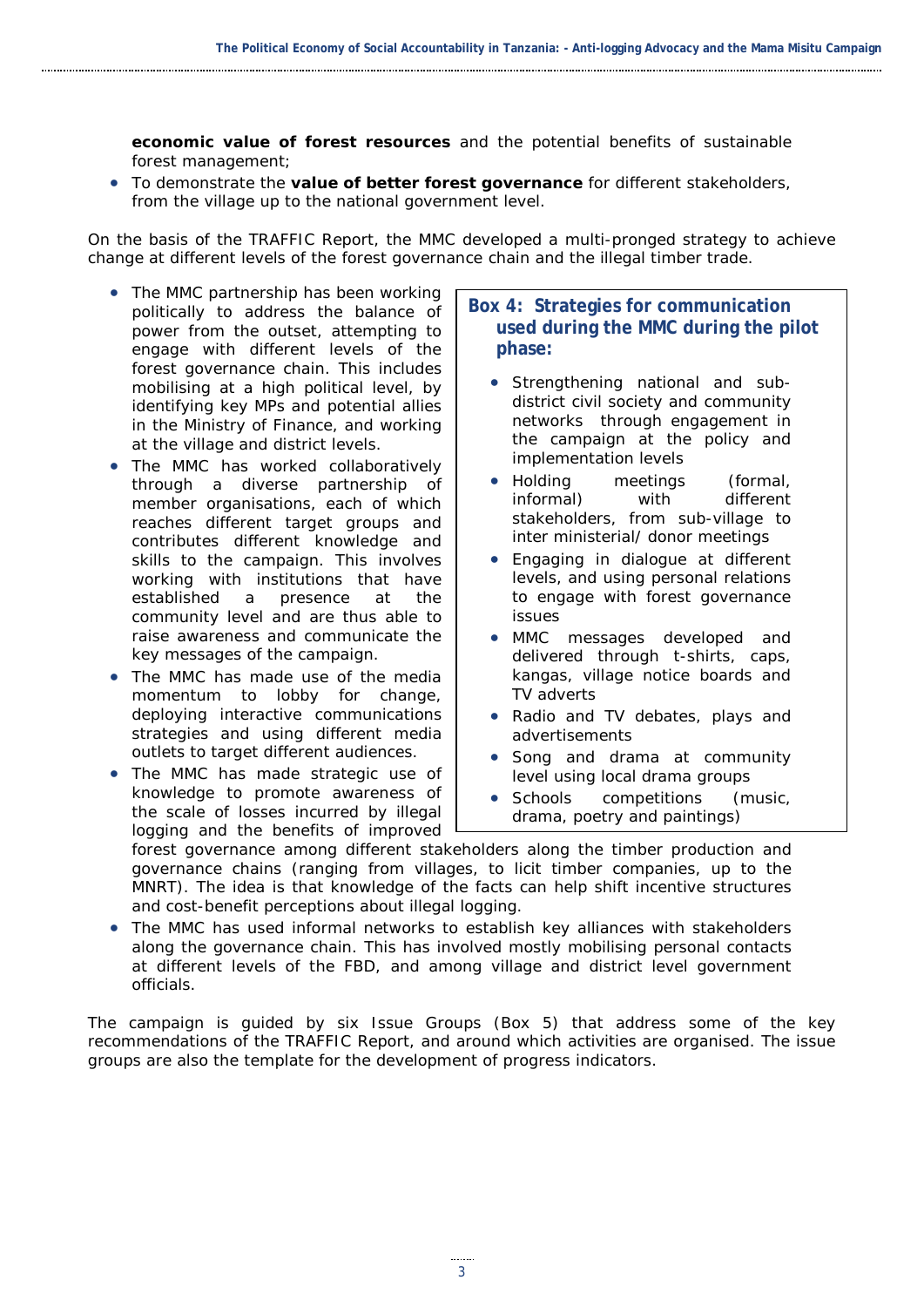During the pilot phase, the MMC focussed on the districts of Kilwa (Lindi region) and Rufiji (Coast region), both to the south of Dar es Salaam.<sup>[3](#page-11-2)</sup> Forests there have become "heavily

**Box 5: Six Issue Groups Guiding the MCC Action Plan**

- Increasing stakeholder awareness of the economic value of forests and the need for improved forest governance;
- Challenging corruption and encouraging improvement of moral values;
- Improving stakeholder understanding of forest harvest compliance by increasing access to information;
- Increasing local awareness of the law, law compliance and improved prosecution of forest crimes;
- Emphasizing the need to strengthen PFM and improve the speed of its roll-out;
- Improving stakeholder awareness about the need to increase timber export standards.

Source: TNRF (2008)

degraded" as a result of "heavy logging, agricultural encroachment and other forest activities" (Milledge et al 2007: 39, citing the Forestry and Beekeeping Division (FBD)). The Mpingo Project (Kilwa) and the World Wildlife Fund (Rufiji) are the partner organisations leading the campaigns at the district and subdistrict levels.

The broader goal of the campaign is to target the different levels of the forest governance framework, but until now the MMC has concentrated its efforts on the harvesting stage of the timber trade chain (Figure 1). This primarily involves work at the village level, mostly raising awareness of the value of forest revenue and the benefits of Participatory Forest Management (PFM). This local sector governance framework is the most conducive to

giving communities control of resources and decision-making about how to manage their forest resources. While the campaign has focused on harvesting activities, its future effectiveness will depend on its ability to promote improved governance along the value chain, to reform forest governance at the government, civil society and private business levels (see Figure 1 below).

#### **Figure 1: Points of intervention by the MMC along a forest product supply chain**

<span id="page-11-1"></span>

## <span id="page-11-0"></span>1.3 About this study

The research for this report was undertaken as part of the Accountability in Tanzania (AcT) programme funded by the Department for International Development (DFID) in the UK, and is the result of a joint collaboration between the TNRF and the Overseas Development Institute (ODI).

This study examines the experience and lessons of the MMC, using a political economy approach to identify the factors that explain the strategic innovations of the campaign, its successes in promoting change, and the limitations it faces. The study examines the interface between the participating organisations and other stakeholders, the institutional framework of anti-logging activities, and the power relations and interests involved in the logging industry, which stand in the way of anti-logging efforts.

<span id="page-11-2"></span><sup>&</sup>lt;sup>3</sup> According to Milledge et al (2007: 35), there was an upsurge in illegal logging in the southeast, which is one of the poorest regions in Tanzania, and most rural livelihoods there depend on forest resources.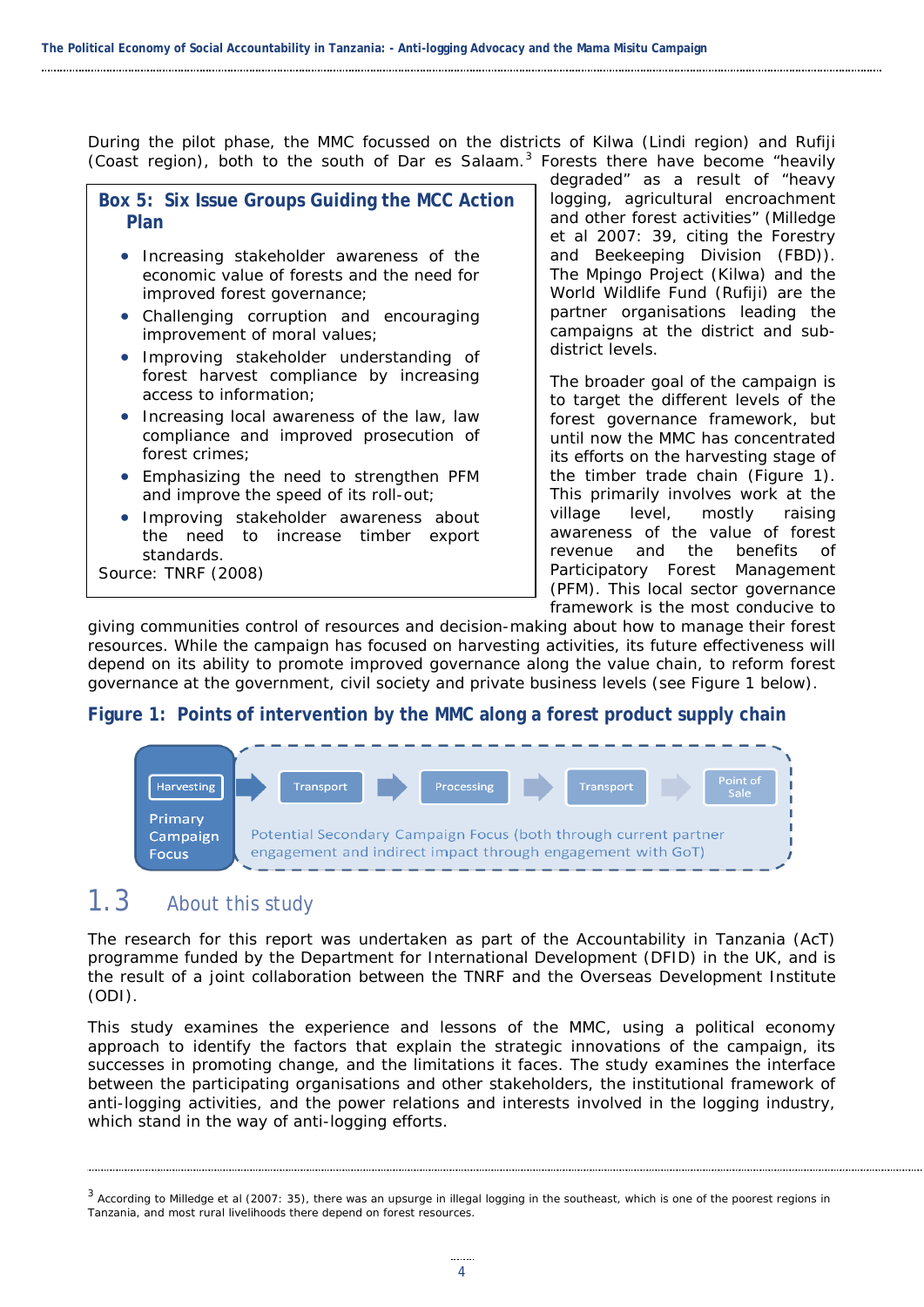Section two discusses accountability and provides a conceptual map of key power dynamics and legitimacy narratives underlying the illegal timber trade. Section three provides an overview of the country's and forest sector's political economy. Section four assesses how the MCC has used opportunity structures to change perceptions of forest governance, policy and practice and existing constraints.

# <span id="page-12-0"></span>**2 The Logic of Accountability**

A key question in this study is whether and how CSOs can usefully contribute to making decision-makers more accountable for their actions. In order to understand the role of the MCC in this regard, it is useful to unpack the concept of accountability and to analyse social expectations regarding the conduct of public officials.

## <span id="page-12-1"></span>2.1 The multiple dimensions of accountability

Accountability has more than one dimension. Standard definitions emphasise the importance of transparency, answerability and enforceability. On this view, accountability is "ability to ensure that public officials are answerable for their behaviour (…) to justify and inform the citizens of their decisions and about their decisions and possibly eventually be sanctioned for them" (Schedler 1999).

However, in some contexts, "there is no distinction [...] between public and private resources, there is no presumption of equality, and no clear idea of democracy" (Lawson & Rakner 2005: 21-22), and other informal rules of engagement prevail. These often involve patrimonial structures of exchange, which rely on different logics of accountability and appeal to different narratives of legitimacy. Thus, standard notions of accountability can co-exist with established (and even accepted) practices of corruption and nepotism. In some cases Tanzanian politicians may be held to account not for the extent to which they follow formal rules or promote transparency, but for the extent to which they provide material benefits to communities, regardless of the corruption that this might entail.

We must therefore acknowledge the existence of multiple logics of accountability, each reflecting different beliefs and attitudes about what constitutes legitimate government practice. On their own, neither approach to accountability satisfactorily explains the range of discourses, practices and expectations of accountability. The two co-exist, and actors shift between them according to context, normative preference, or convenience. Striking a middle ground between these interpretations may give us a better understanding of what happens in Tanzania.

## <span id="page-12-2"></span>2.2 Accountability systems and legitimacy

A locally-grounded understanding of accountability thus adds complexity to the picture. Different beliefs about accountability shape what decision-makers may be held accountable for, and how they gain legitimacy. Legitimacy narratives regarding the exercise of public office reflect different logics at varying national and sub-national contexts. Mostly it is based on prevailing beliefs about what state-society relations should look like, and about what public officials should be held to account for and how (Bellina et al 2009). In this context:

- We must consider the *process dimension of accountability*: namely the observation of *formal rules* of answerability, enforcement and punishment. This is the standard legal-rational discourse of accountability, which focuses mostly on 'abiding by the rules.' Crucially, while the focus is on process, this view assumes that good outcomes will follow.
- We must also consider the *outcomes* dimension of accountability: namely, are officials judged more on the *concrete benefits* they obtain for groups and individuals, regardless of whether they comply with formal accountability frameworks?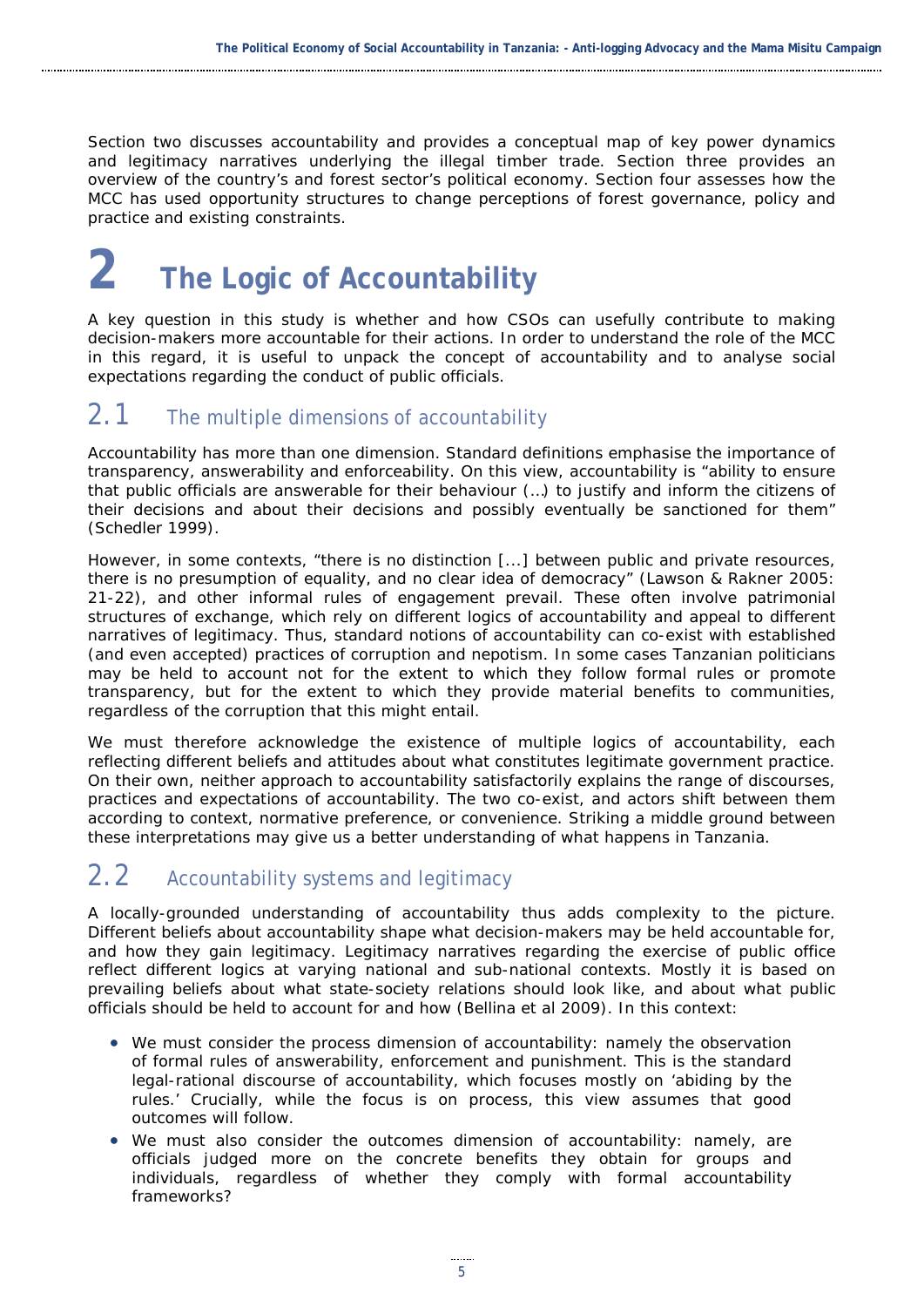In some contexts, citizens may be willing to accept diminished process accountability if outcomes are seen as sufficiently rewarding. In patrimonial systems, for instance, legitimacy may depend more on leaders' ability to provide material well-being, than on the legal probity of their actions.

In general, the legitimacy of a set of rules governing the behaviour of decision-makers is not fixed and evolves over time. In the short run, what matters ar*e outcomes* as perceived by the community and other relevant stakeholders. In the long run, however, when beneficial *outcomes are sustained*, the *process* dimension of accountability may acquire greater value. Attitudinal change and shifts in social norms occur as citizens accept new institutional forms (not just outcomes).

## <span id="page-13-0"></span>2.3 Levels of accountability

There are two further dimensions of the standard 'rational legal' account of accountability: horizontal and vertical (see Figure 2), and legal and political accountability. Both matter here, as the MMC has attempted to work with both.

*Horizontal accountability* refers to the mechanisms of oversight and checks and balances within state structures, including through the separation of powers, and the mutual checks between the legislative, executive, and judicial branches. It also involves various additional oversight bodies such as, among others, Auditors General offices, ombudsmen, anti-corruption commissions, or human rights commissions.

*Vertical accountability* refers to the mechanisms by which society holds public and elected officials to account. It includes elections, which allow citizens to reward or sanction elected officials and candidates, but also involves broader mechanisms of *social accountability*. In research on sub-Saharan Africa, this means "the more informal role of non-state agents checking governments' powers via the media, civil society organizations, and popular protest" (Mmari et al 2005). Research on Latin America takes the concept further and includes either more politically informed forms of social mobilisation from below, or citizens' capacity to activate horizontal accountability mechanisms (for instance, initiating legal mobilisation 'from below').<sup>[4](#page-13-2)</sup> On this view, social accountability is not just about protesting, raising awareness or engaging in advocacy 'from below'; it can also mean engaging with horizontal accountability mechanisms. This is relevant for MMC.



#### <span id="page-13-1"></span>**Figure 2: The horizontal and vertical dimensions of accountability**

<span id="page-13-2"></span><sup>4</sup> For work on social accountability from below, see: Peruzzotti & Smulovitz (2006); Mainwaring & Welna (DATE); Gargarella et al (2006).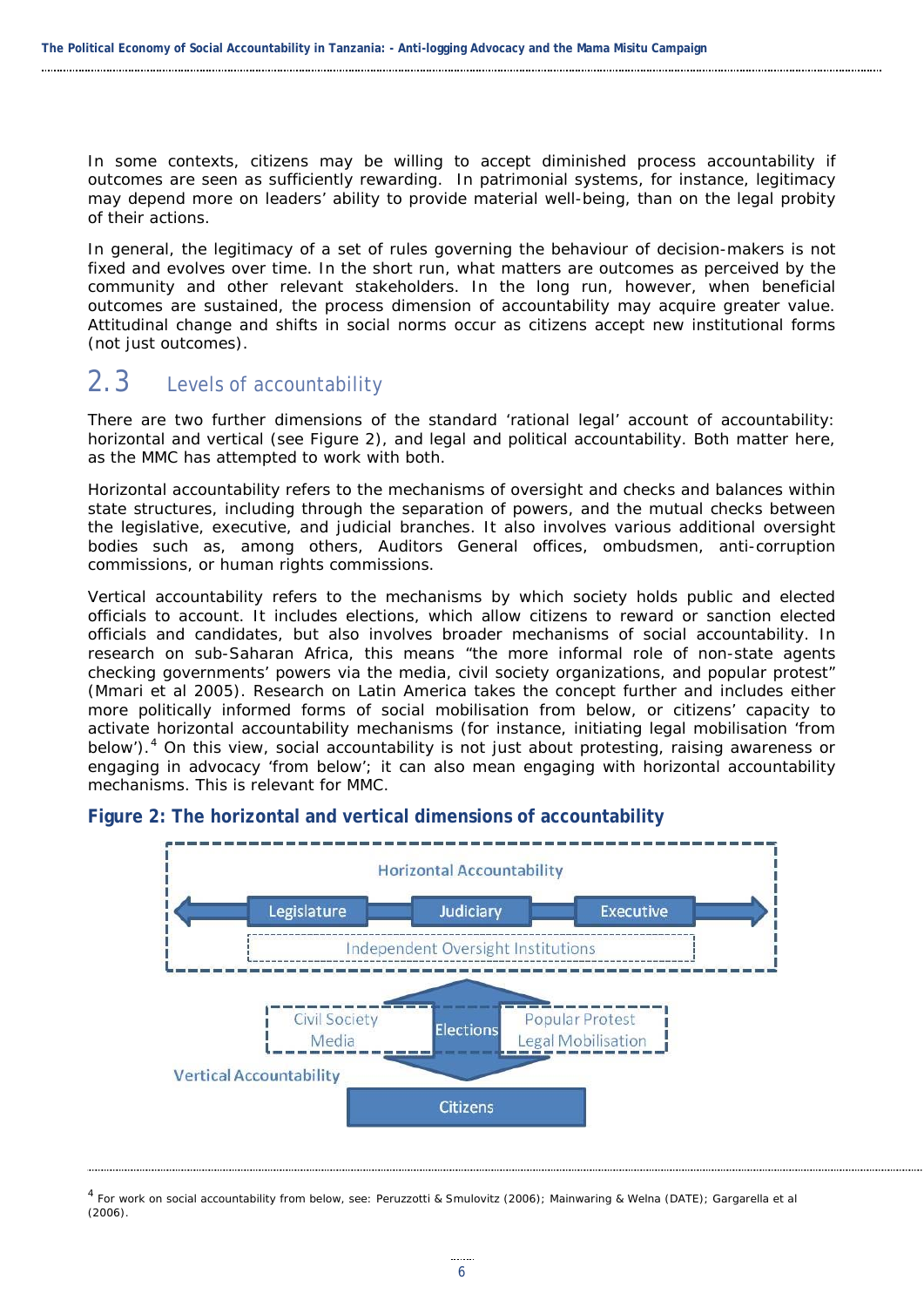*Legal accountability* refers to mechanisms "aimed at ensuring that the actions of public officials are legally and constitutionally framed" (Peruzzotti & Smulovitz 2006: 5-6). It depends on the existence of codified rules, judicial autonomy, the rules of legal standing<sup>[5](#page-14-2)</sup>, and on citizens' capacity to mobilise legally. In Tanzania, environmental law gives citizens and civil society organisations (CSOs) the legal standing to file suit, but the same is not true under forestry law.<sup>[6](#page-14-3)</sup> However, the effectiveness of legal accountability mechanisms depends also on public levels of awareness of how to use legal channels, and on the credibility of law enforcement bodies (judges and police forces). Legal challenges are often obstructed by difficulties in access to justice, extremely slow or inefficient judicial processes, or high levels of corruption in the lower courts (Gloppen 2003).

*Political accountability* refers to "the responsiveness of governmental policies to the preferences of the electorate" (Peruzzotti & Smulovitz 2006: 6). What constitutes unresponsive political action depends on citizens' expectations about probity in public office.

Crucially, legal and political accountability are not always aligned. In Tanzania, for instance, political accountability seems to trump legal accountability during electoral campaigns. Candidates do not want to take a position on illegal logging, as they want to avoid alienating campaign funders who may have links to the logging industry and may adhere to a patrimonial version of political accountability to maximise their chances of electoral success. Of course, the links between logging and political financing are systemic and institutional, not just opportunistic and linked to individual candidates. In any case, as noted above, legal accountability through judicial oversight is weak in Tanzania.

## <span id="page-14-0"></span>2.4 A Political economy analysis

Purely 'technical' solutions to developmental challenges, however sound, have proved disappointing. Donors, CSOs and other actors are more aware of the need to understand local political and power dynamics, and navigate complex sets of political, economic and social interests in order to achieve their development goals. Political economy analysis has emerged as a useful analytical framework for understanding these complex interactions (Booth & Golooba-Mutebi 2009) to inform policy and practice.

Following this approach, this report examines the structural constraints resulting from prevailing institutions of governance, including both formal systems and the informal political processes and 'rules of the game' that determine *de facto* practices, to understand the incentives and choices affecting key actors in the illegal trade in logging. A political economy analysis also takes into account the changing nature of the interaction between rules and actors, allowing us to understand what room for manoeuvre exists to improve forest governance.

## <span id="page-14-1"></span>2.5 Key points

- It is necessary to have a layered and locally-grounded understanding of social expectations regarding accountability.
- This means taking into account the prevailing logic of legitimacy governing statesociety relations. We must look at whether rulers abide by the formal rules of the game (the process dimension), at the material benefits that citizens feel they receive (outcomes), and at legitimacy narratives, which are also the product of deliberately articulated discourses benefiting particular power structures.
- It is therefore necessary to examine not only the formal rules of governance, but also the informal institutions that shape social and political exchanges, and the prevailing distribution of power and resources, and look at how these are viewed by different stakeholders and population sectors.

<span id="page-14-2"></span><sup>5</sup> 'Rules of standing' refers to who is entitled to take a case or claim to court.

<span id="page-14-3"></span><sup>6</sup> Interview with LEAT legal activist in Dar es Salaam.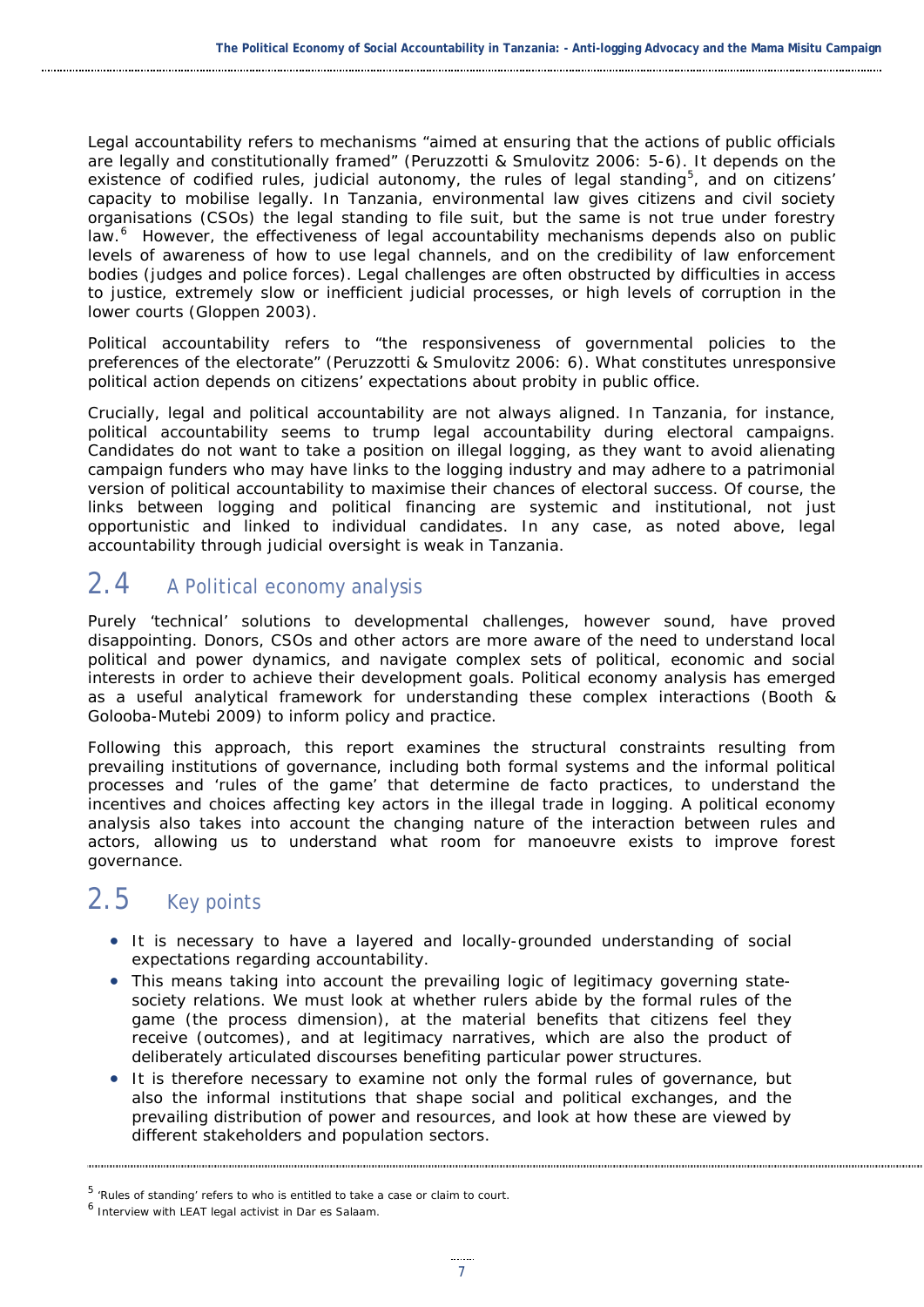- In reality different dynamics of accountability and legitimacy co-exist. The interaction between them changes over time, and these dynamics vary at the national and sub-national levels.
- A political economy analysis can unpack the specific constraints on and opportunities for collective action to induce change.

## <span id="page-15-0"></span>**3 Tanzania's political economy**

In this section, we present both a general overview of the national political economy context and a review of key aspects of institutions and incentives in the forest sector. The objective is to identify the main institutional constraints and opportunities that lead different actors to support or obstruct forest governance and accountability mechanisms covering illegal logging.

### <span id="page-15-1"></span>3.1 The national political economy

Here, we outline the features that are most relevant for understanding the political economy context as relevant to the MMC. Formally, Tanzania has a multiparty electoral democracy. In reality, it has a strong executive and unchallenged dominant party rule since 1992. Since independence, Tanzania has engaged in a relatively politically stable, peaceful and socially integrated process of nation and state-building (Hussman & Mmuya 2007). But the country's governance system is also characterised by neo-patrimonialism and weak rational-legal accountability mechanisms (Hussman & Mmuya 2007; Hyden 2005; Kelsall et al 2005).

#### *Executive dominance*

Executive dominance looms large in the incentive structures that shape the political system and the behaviour of political and social actors within it. This also applies to the forestry sector. The executive branch has far-reaching formal and informal powers concentrated in the figure of the president. The head of state appoints the Prime Minister, all cabinet members, the chief executives of the civil service, judges of the High Court and Court of Appeal, as well as regional and district (and municipal) commissioners (who represent the executive at the local level).

#### *Dominant party rule*

Despite the formal shift to multiparty competition in 1992 and the holding of multi-party elections in 1995, a single party, Chama Cha Mapinduzi (CCM), has been in power since independence. The causes for its continued dominance include: the fact that opposition parties cannot form alliances when competing for office; the constraints imposed by the first-past-thepost electoral system; the capacity of the CCM to co-opt the opposition; the weakness of the 18 opposition parties (Hussman & Mmuya 2005; Hoffman & Robinson 2009). Limited interparty political competition diminishes the scope for pluralist decision-making, and renders political checks and balances less effective. The overlap between the party and state structures from the national to the district and village levels also weakens political accountability.

Some analysts highlight that there is intra-CCM competition, and that the alternation of power and political turnover occurs within the dominant party (Mmari et al 2005: 48-9). Thus, there is not an automatic rubberstamping of executive orders. Further, the CCM does engage in 'vote-winning' behaviours that are sensitive to the preferences of the electorate. For instance, the decision in 2003 to bring back agricultural subsidies against the advice of the technocrats is an example of this. However, intra-CCM political competition is largely dictated by a neopatrimonial logic rather than based on legal-rational notions of accountability to the electorate. Moreover, district and village level elites respond to the incentive structures established by enmeshed private and public interests, dominant party dynamics and executive dominance. Private business (and illegal logging) interests are increasingly relevant sources of electoral funding. This further undermines vertical accountability, and creates significant political power asymmetries (Milledge et al 2007). All these features diminish the incentive for national and local elites to back systems of accountability that enhance probity in public office.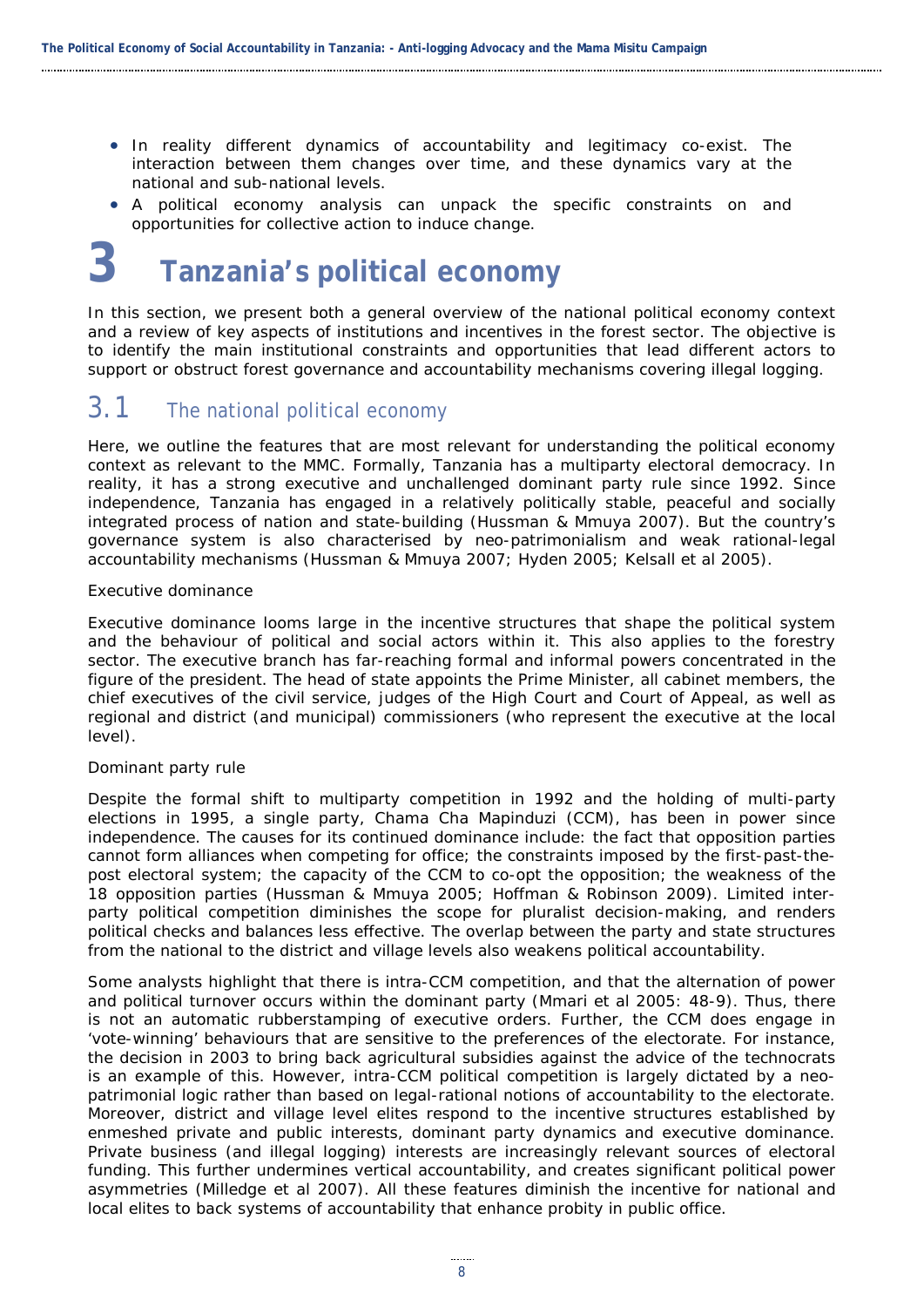#### *Formal mechanisms of horizontal accountability*

Horizontal mechanisms of accountability are weak in Tanzania. Parliament is more than a rubber-stamping institution, but deliberation and oversight are weak since the dominant party has held 84 percent of the seats (down to 74% after the 2010 election). The judiciary is formally and politically weak. There is security of tenure, but high court judges are appointed by the president. The quality of the justice sector is compromised by lack of resources, poor wages, inefficiency and limited access for most citizens to the lower courts (Gloppen 2003).

Tanzania does have a history of anti-corruption measures. Some merely pay lip service to international donor demands, but others constitute a genuine response to corruption scandals that were widely reported in the media.<sup>[7](#page-16-0)</sup> However, the constraints on the powers of horizontal accountability bodies are powerful (Hussman & Myuma 2007). The *formal* legal and regulatory framework is insufficiently robust, and oversight conditions and checks and balances remain largely ineffective. In sum, horizontal accountability is weakened by legal loopholes, the excessive powers vested in the executive branch, and insufficient incentives and opportunities for independent oversight action by relevant actors (Lawson & Rakner 2005).

#### *Decentralisation-by-devolution*

In order to understand the politics of forest governance and district and village level accountability we must also consider the incomplete process of decentralisation-by-devolution (D-by-D) initiated in 1972, $8$  the concomitant limited empowerment of local authorities, and the broader Local Government Reform Programme established in 1999. These have established complex layers of government and public administration, and parallel systems of reporting and answerability. There is a sense that decentralisation has not much improved transparency, answerability or law enforcement, and that it has created local systems of neo-patrimonialism that facilitate elite capture of public resources at the district and village levels.

D-by-D has expanded substantially the responsibilities of local government authorities under the aegis of the Prime Minister's Office – Regional Administration and Local Government (PMO-RALG). But in practice, the distinction between central and local government is blurred by the presidentially appointed District Commissioners (DC), who wield substantial (if often informal) power. However, constituents can, in theory, call officials to account through the elected District Council and its executive offices (which includes the District Executive Director (DED) appointed by the President). Where the Council is especially active, as in Loliondo Ngorongoro, there is considerable tension between the Council and the DC, as they respond to countervailing pressures.

The influence of the DED is also felt at the ward and village levels, through the appointment of Ward Executive Officer (WEO) and Village Executive Officer (VEO). These posts are filled through application to the respective locally elected District Council. However, District Council Disciplinary and Appointment Committees short-list, interview and select candidates, and the DED usually chairs appointments and disciplinary committees, and has the final say on hiring and firing.

#### *Vertical accountability and civil society activism*

There are various problems that affecting CSO activism in Tanzania (as elsewhere). First, CSOs with more resources and access to government and Development Partner (DP) decisionmaking circles are often urban-based and do not necessarily represent society as a whole.

<span id="page-16-0"></span> $<sup>7</sup>$  Anti-corruption measures and bodies include: the National Anti-Corruption Strategy (NASCAP) and strengthening formal institutions</sup> such as the Prevention and Combating of Corruption Bureau (PCCB); the Ethics Secretariat, which administers the income and assets of elected public officials and senior civil servants; the Inspectorate of Ethics in the Presidential office of Public Service Management (POPSM), with a mandate to control corruption in the public service; the office of the Director of Public Prosecutions (DPP) in charge of prosecuting corruption; the Commission for Human Rights and Good Governance (CHRGG), the successor of the Ombudsman; the National Audit Office (NAO); and the Public Procurement Regulatory Authority (PPRA). Tanzania's latest anti-corruption law passed in 2007 is deemed to have aligned Tanzania more closely with international norms.

<span id="page-16-1"></span><sup>8</sup> At present, decentralization is framed by the 1998 Local Government Policy.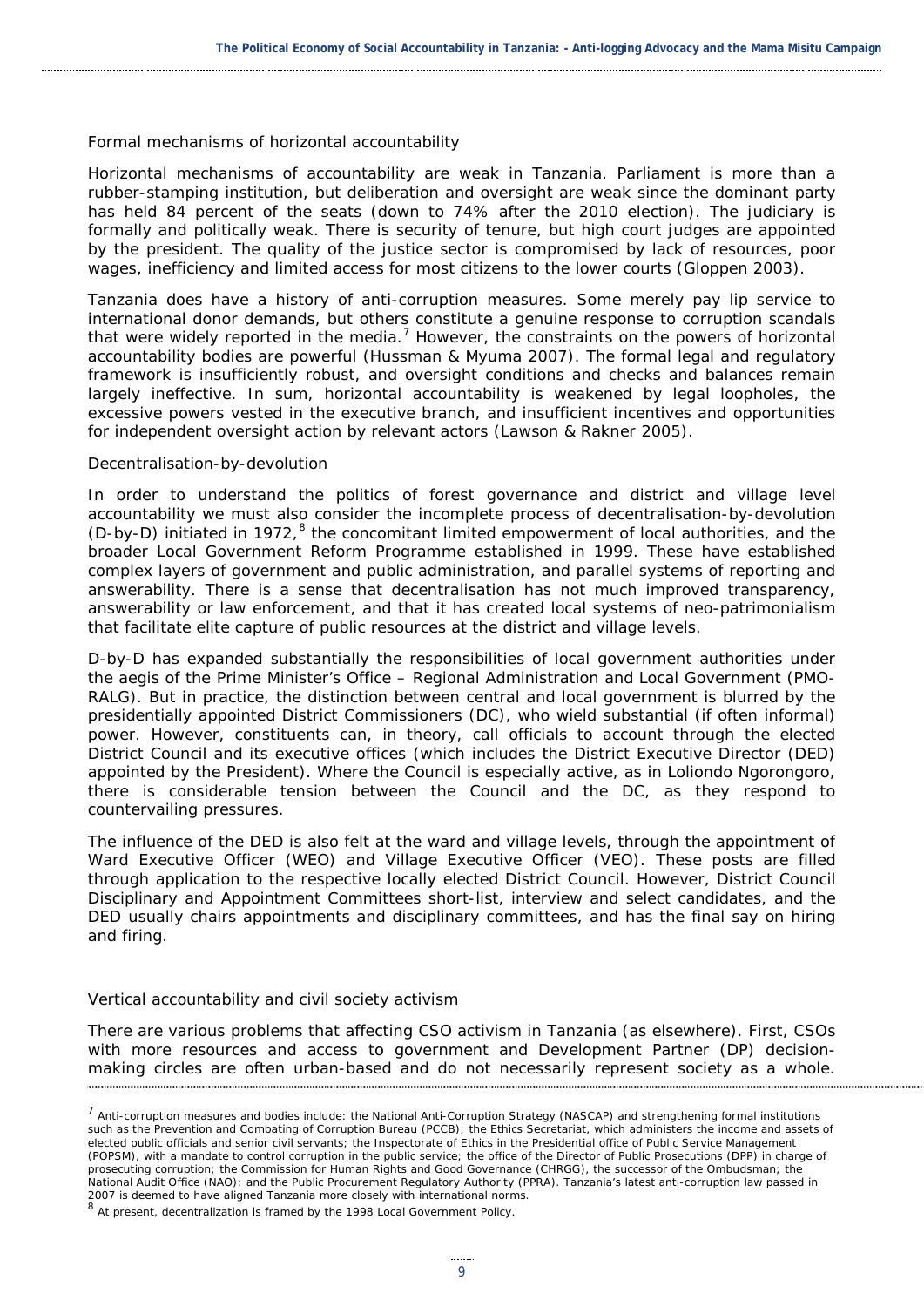Second, CSOs participate in a system of upward accountability, since their key concern is to have the ear of government and DPs. Third, since they are unelected bodies it is difficult to know to what extent they are representative. Fourth, in the case of Tanzania, the government attempts to limit the influence of the country's CSOs (Hussman & Mmuya 2005).

Despite these limitations, some CSOs have become visible actors on the political landscape in Tanzania. In some cases, they are pursuing innovative social accountability strategies by undertaking more politically involved activities. This entails more sophisticated approaches to advocacy and awareness-raising, which address both the *demand* and *supply* side of accountability. This enables them to have an impact on how accountability mechanisms work at different levels of government and society, and to help shift incentive structures for the relevant actors engaged with these institutions. The MMC approach is an example of this.

However, informal rules and networks shape the culture and practice of public office and colour state-society relations at all levels. They do not necessarily work against accountability but may respond to a different logic of answerability and sanctions than those imposed by formal law (Lawson and Rakner 2005; Hussman &Mmuya 2005). What logic of accountability dominates is likely to be dictated by the prevailing perceptions about costs and benefits that derive from one system or another;: and by the balance of power between the relevant actors. At the same time, lobbying for change involves mobilising informal networks of contacts, personal relations, and facilitating opportunities for dialogue, exchange and consultation, and a push to establish new narratives of accountability, public office probity, alternative views of costs and benefits, and improved use of public and natural resources.

The governance landscape outlined above is a changing one. Institutional reform has a cumulative effect, generating incremental layers of formal opportunities that, over time, may give rise to new narratives and practices of vertical and horizontal accountability. Some reforms may accelerate change more than others; others are motivated by electoral interests or international pressure. Specific events or acts of denunciation, such as the TRAFFIC Report, can heighten public awareness about the cost of impunity, opening up a window of opportunity to mobilise to change policy and practice, and generating additional incentives for powerholders to commit to reform, if only to avoid the reputational costs of inaction.

### <span id="page-17-0"></span>3.2 The political economy of the forest sector

Decision-making, oversight and enforcement in Tanzanian forest governance is fragmented and multi-layered, involving both formal and informal institutions. At the formal level, it is governed by a series of specific policies (Box 6) under the aegis of the 1998 National Forest Policy to promote the sustainable conservation of forest resources.

The 2002 Forest Act provides the legal framework for conservation and management of forest resources; it regulates trade in forest products; and it categorises forests, the relevant management structures, and corresponding government authorities for each type of forest. Notably, the Forest Act also establishes the governance framework for PFM, which allows village authorities to declare village property those forests and forest resources that exist on village land.

The Forestry and Bee-keeping Division (FBD) of the MNRT is the main actor responsible for forest sector governance, <sup>[9](#page-17-1)</sup> supervising, and providing policy guidance and technical expertise. FBD presence on the ground is limited and enforcement relies heavily on local authorities. The President appoints the Director of Forestry at the head of the FBD, who is answerable to the Minister. This gives the Director some autonomy within the Ministry, and the appointee, Dr. Felician Kilahama, is widely viewed as an asset for promoting good forest governance. However, autonomy is relative as the system also potentially allows for executive influence over the FBD.

<span id="page-17-1"></span><sup>9</sup> As new funding streams become available (for the development of REDD and REDD+ and carbon finance initiatives, for instance), other government sectors may become increasingly relevant.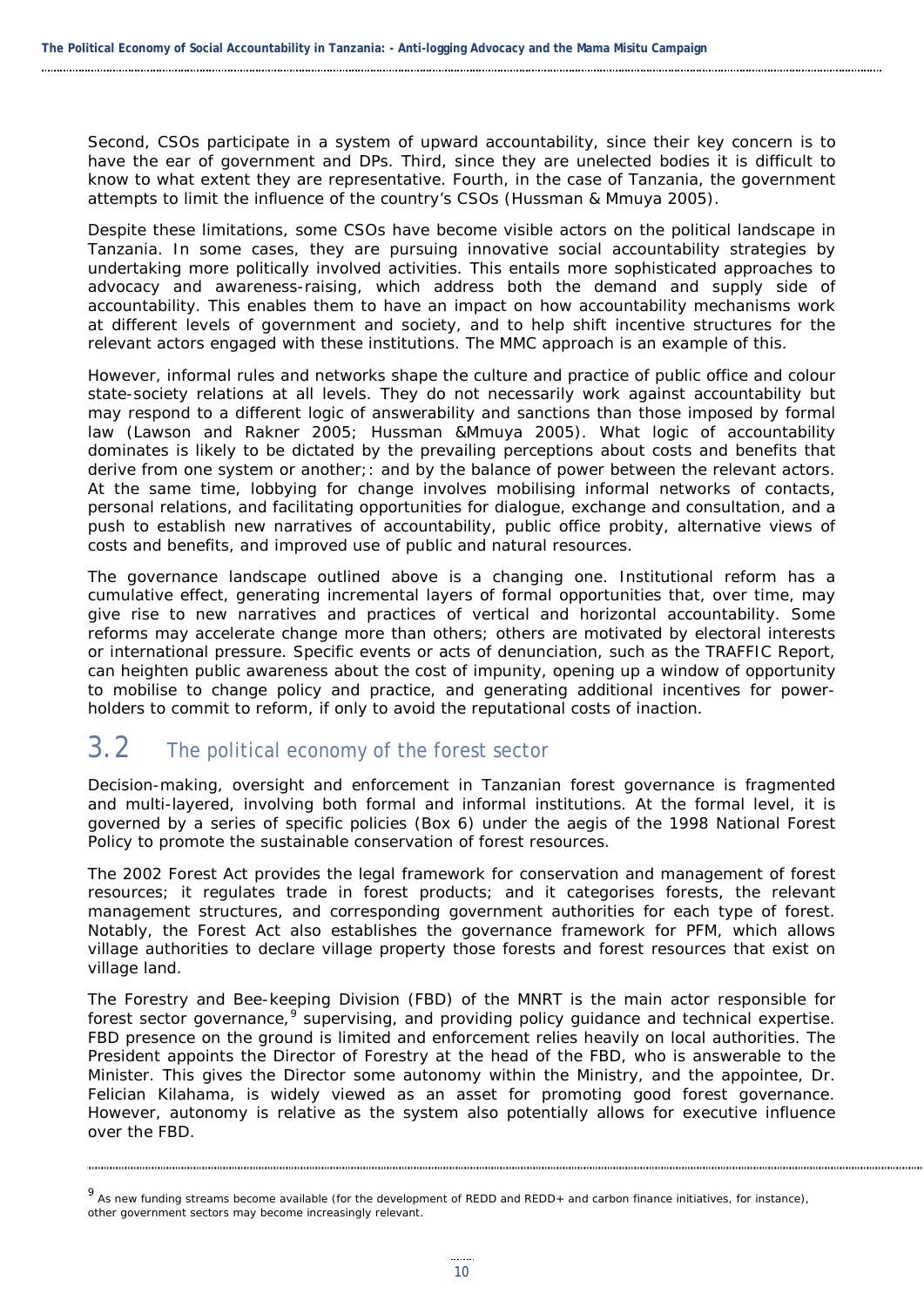Various measures were adopted in 2003 and 2004 to curb illegal logging, sometimes in the wake of stakeholder concern over high levels of uncontrolled harvesting, trade and export. These measures included an increase in the number of FBD checkpoints and operational Forest Surveillance Units (FSU); harvest and export bans; and management interventions to improve controls and equity of harvesting and export of timber products. However, the measures were often reactive rather than strategic, and were often not properly followed up. It is reported, for instance, that "following completion of forest inventories, during a nationwide harvest/export ban, harvesting was again reopened in September 2005 as a result of growing pressure from local communities and forthcoming parliamentary and presidential elections" (Milledge et al 2007: 40). Even when bans have been implemented, well-connected companies were either exempted or received early warning of impending enforcement actions. An analysis the timber trade between 2004 and early 2006 states that many of the companies that were allowed to export during periods of limited trading were linked to senior public officials. Indeed, more than 80% of timber volumes coming from companies had linkages with senior Tanzania government officials (Milledge et al 2007).

A succession of formal measures has been adopted over the last decade, signalling the government's commitment to combat illegal timber trading, but this has been countered by purposive attempts to counteract measures in order to protect concrete economic or political interests, or by the fact that there are insufficient resources and capabilities to enforce the measures effectively. Interviews suggest that this is partly because of the low wages paid to employees charged with implementing formal accountability rules (in absolute terms, or relative to the perceived self-value of employees), and partly because there are insufficient staff and equipment to carry out assigned duties. This increases opportunities for collusion with the illegal timber trade

Informants also suggested that action is taken first and foremost for the sake of appearances rather than because the Ministry is committed to change. The government thus adopts measures as a knee jerk response to public outrage, and to boost deteriorating legitimacy levels, rather than out of a deliberate and sincere commitment to change the rules of the game. Whatever the motivations, such measures may have unintended consequences. Over time, they may establish cumulatively a regulatory and governance framework that will act as a reference point for institutions and gradually reshape public perceptions and conduct in relation to accountability.

More recently, the forest sector

#### **Box 6: Key forest sector policies, acts and guidelines**

- 1995 Land Policy
- 1998 Forest Policy
- 1998 Wildlife Policy
- $\bullet$  1999 Land Act
- 1999 Village Land Act
- 2002 Forest Act
- 2001-2010 National Forest Programme
- 2004 Environmental Management Act
- 2007 Guidelines for Sustainable Harvesting and the Trade of Forest Produce
- 2007 CBFM Guidelines

governance is on the edge of a potentially far-reaching institutional reform. The creation of the Tanzania Forest Service (TFS) is now underway. The mandate of this new executive authority includes managing national natural forest reserves, national plantations and forest resources in general, and the enforcement of forestry legislation within TFS jurisdictions. All FBD staff will be transferred to the TFS except those who are involved in the limited remaining functions of the FBD (policy and legislation development, monitoring and evaluation of implementation, supervision of law enforcement, training coordination and management, and research and extension activities, (MNRT, 2010)).

In addition to the TFS, other planned reforms include setting in motion the Tanzanian Forest Fund (TFF) provided for by the 2002 Forest Act. This presents both opportunities and challenges for improved forest governance and for initiatives like the MMC. Once in operation,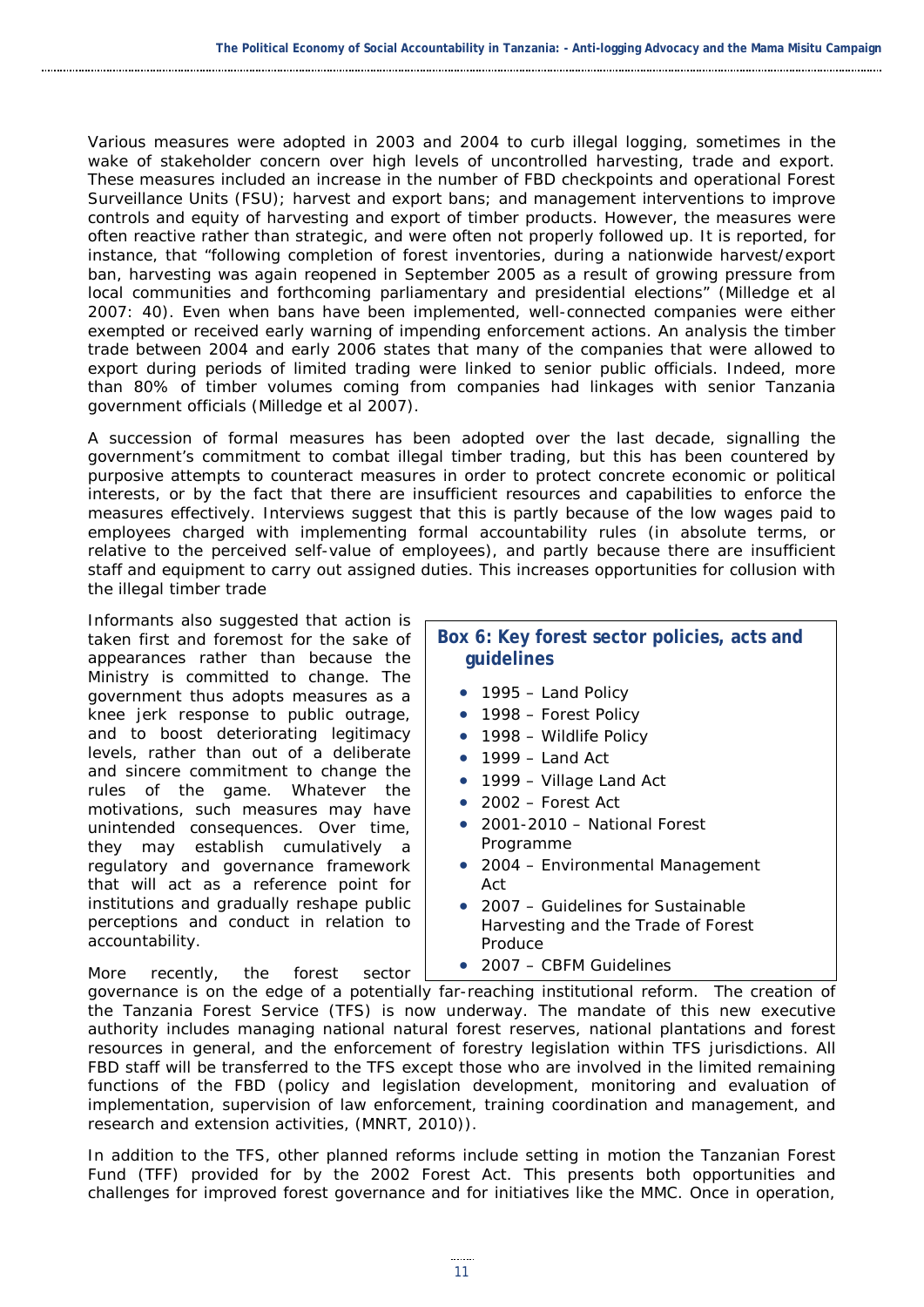the TFF will be linked to the TFS, providing a steady stream of significant revenue and a degree of financial autonomy that the FBD has lacked given its relatively meagre budget from the Finance Ministry.

#### *Decentralization in the forest sector*

With decentralization, central government makes policy and offers technical advice, but local authorities are in charge of implementing forestry sector policy. In principle, this should reshape horizontal accountability in forest governance. Although the DED, the DC and various components of the Regional Administrative Secretariat connect central and local government authorities, specific linkages in the forest sector remain weak. In practice, the division of authority between the FBD in the MNRT and local authorities under the PMO-RALG presents significant challenges for horizontal accountability (Figure 3).

#### <span id="page-19-0"></span>**Figure 3: Inter-ministerial fragmentation in forest governance**



This has resulted in:

• *Blurred lines of responsibility:* It is believed that complex and often dual lines of reporting contribute to slow and problematic information flows between the FBD and local authorities, and to poor oversight and discipline within the sector. One example is the opaque relationship between the district forest officers (DFOs), who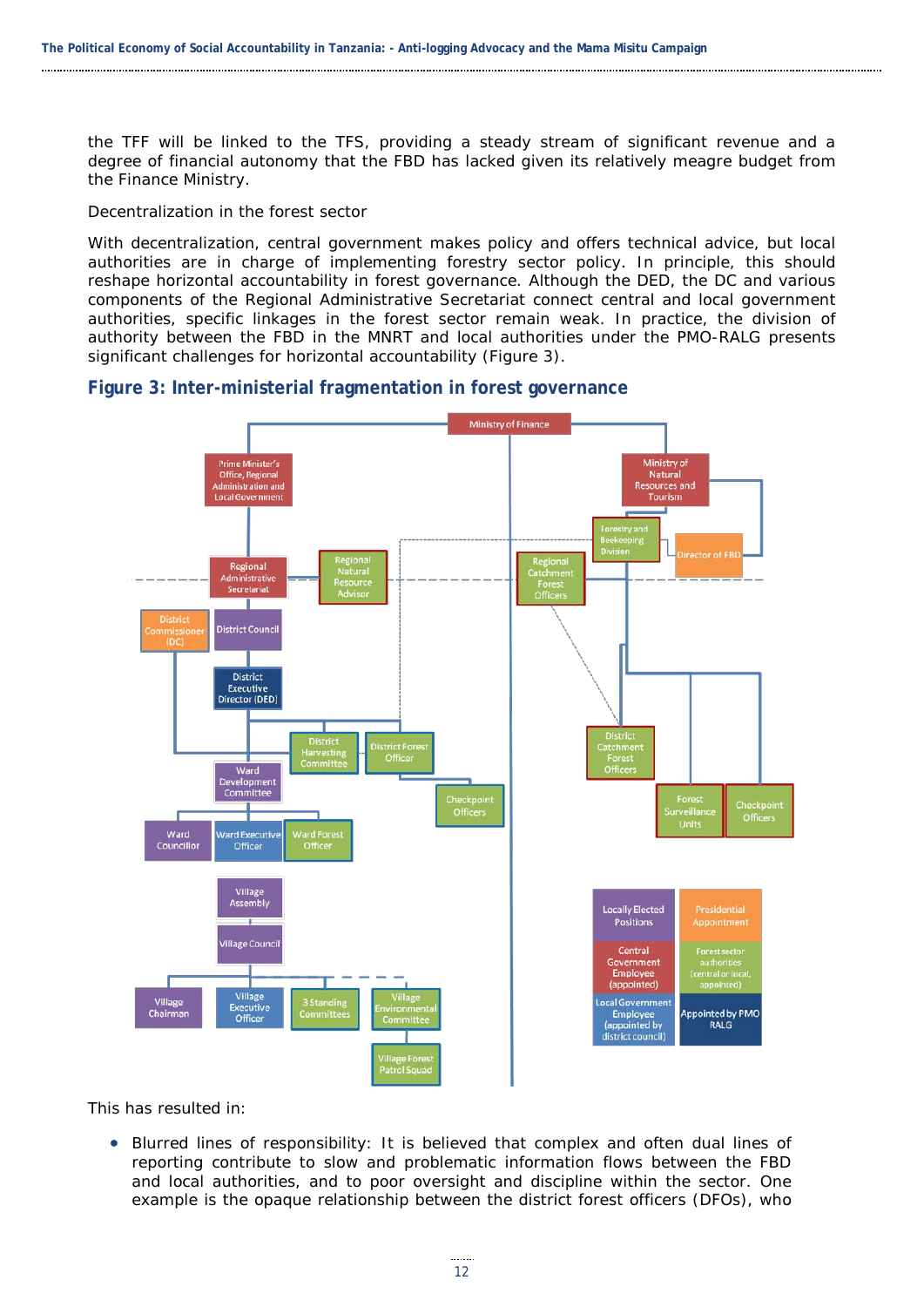are generally local government employees, and the FBD. Whilst DFOs are answerable to locally elected District Councils through their DED, there are varying levels of informal reporting to FBD. Financial and administrative issues are reported first to the District Council, and then to the parent ministry (PMO-RALG), which are responsible for compiling consolidated results and communicating that information to the FBD. However, as the FBD remains responsible for forest policy and legal implementation, impact and output reporting should flow directly from local authorities to the FBD. Lack of clarity in the chain of command is also deemed to impede revenue collection in the sector (SAVCOR, 2005, cited in Milledge et al 2007), and stand in the way of accountability (Blomley 2006).

- *Competing incentives:* Despite the high-level national goals set out in the 1998 Forest Policy and National Forest Programme, in practice the management of forest resources is subject to competing demands. Areas of potential conflict include the targets for timber revenue collection and the size and prioritisation of expenditure options within the sector. PMO-RALG and local authorities have tended to neglect investment and to emphasise increasing revenue collection to meet or even exceed the growing annual targets for the sector. Some studies find that "there was pressure placed on most forest officers in the study area to issue licences as a means to increase revenue to the district" (Milledge et al 2007: 94). In contrast, foresters within the FBD tend to stress limits on harvests to maintain sustainable yields over the medium to long-term.
- *The creation of parallel structures:* Fieldwork by the authors in August 2010 documented the existence of multiple and uncoordinated checkpoints in the same town operating under different jurisdictions but carrying out related forest product inspection tasks. The checkpoint system suffers from various weaknesses, such as capacity-based challenges (i.e. inadequate manual recording of information) and outright complicity on the part of some checkpoint officers. Even where checkpoints appear to operate according to the guidelines, the TNRF claims that those established by district councils and staffed with district employees "were mostly concerned with maximizing revenue collection and cared little for the sustainability or legality of forest products" (2009: 28). Communication between these authorities and those under MNRT leadership is limited, and poor maintenance of records of forest revenue and of the movement of forest resources prevents expost comparative analysis of forest products passing along the road to Dar es Salaam. As a result, there are fewer effective checks on the behaviour of individual checkpoint officers (including illicit behaviour such as the acceptance of bribes). As Blomley and Iddi (2009) note, this problem cannot be resolved with the multiplication of checkpoints.

#### *Innovation in formal institutions: Participatory Forest Management*

Local forest sector institutions operate at various levels, varying in importance according to forest type.<sup>[10](#page-20-0)</sup> The most significant actors in the two pilot districts where the Mama Misitu Campaign has been working were the district and village level authorities. The interaction between these two levels of authority is critical given the major recent changes in Tanzanian forest governance: the development and proliferation of Participatory Forest Management (PFM) practices.

PFM has significantly increased the scope for the involvement of local communities in managing and establishing oversight over forest resources, and thus has the potential to empower and increase the decision-making powers of villages on the use of forest resources. PFM is legally underpinned by the 1998 National Forest Policy and the 2002 Forest Act. Both establish the right of communities to declare and gazette Village, Group or Community and Private Forest Reserves, to own and manage those forests (under Community Based Forest

<span id="page-20-0"></span><sup>10</sup> Section 32 of the Forest Act of 2002 distinguishes between four different types of forest: national forest reserves; local authority forest reserves; village forests; and private forests, each with their own management authority.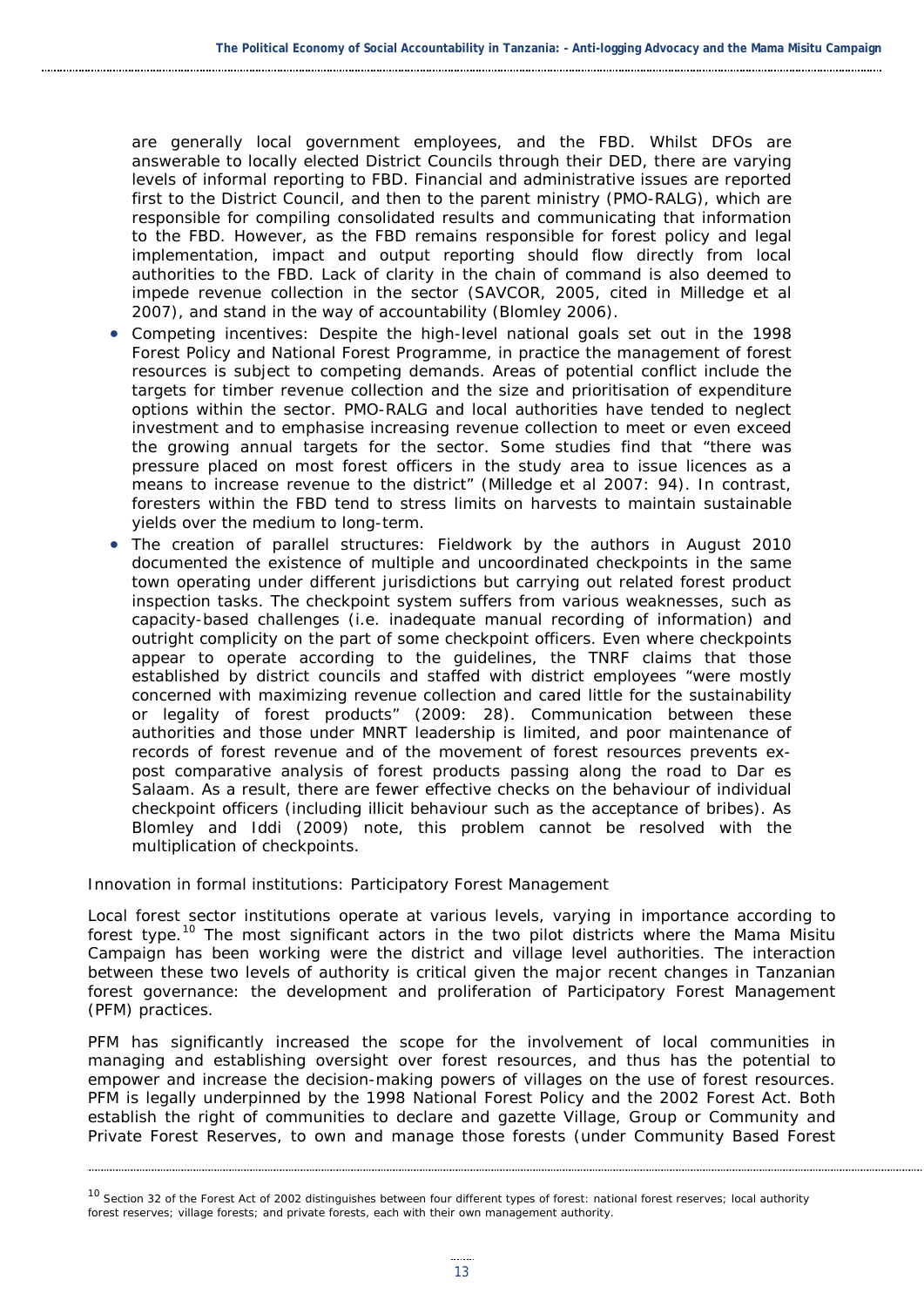Management - CBFM) and to enter into agreements to co-manage national forest reserves with government authorities (under Joint Forest Management - JFM).

Following its introduction, PFM coverage increased substantially (in terms of forest coverage and number of participating villages). Areas under PFM now total more than 4 million hectares, accounting for 12.8% of the total forest area in Tanzania (MNRT, 2010). The use of CBFM arrangements now exceeds that of JFM. In part, the tendency to adopt CBFM reflects the clarity of both its administrative procedures and its rules governing cost-benefit sharing (Box 7). In communities that adopt JFM or CBFM practices, the patterns of distribution of costs and benefits of forest sector activities, and perceptions about institutional arrangements are likely to change. This can shift incentive structures and potentially change behaviour. Some studies show that where forest management has been devolved, the result is a substantial improvement in forest conditions, reduced forest disturbance (Blomley & Iddi 2009: 25), and higher community household incomes. However, awareness of PFM is still very limited among the rural population, with knowledge of relevant legislation limited to those areas where interventions were already underway (Forrester 2008).

#### **Box 7: Economic incentives for PFM**

Unclear rules about sharing forest product income limit JFM revenues. But under CBFM, local communities benefit from a range of economic incentives, including:

- A waiver on state royalties on forest produce and permission to sell produce at market rates;
- The retention, in principle, of a 100 percent of revenue from the sale of forest products;
- The authority to levy and retain fines;
- Exemption f*r*om the national reserved species list;
- The authority to confiscate illegally harvested forest products and associated equipment;
- Exemption from local government taxes on forest produce from village forest management (though many villages do pay district authorities for services rendered in the sector)

Source: Milledge et al 2007; Blomely & Iddi 2009.

It is unclear to what extent decentralisation of forest management increases accountability or changes incentive structures. Some authors suggest that vertical accountability has increased after a revision of harvesting procedures in the context of PFM implementation, "further enhance[ing] the role of village leadership by ensuring their place at relevant district-level discussions" (Milledge et al 2007: 190). However, this assumes that village government is more responsive to community than district or national level authorities. Vertical accountability is seen when the distance between citizens and decision-makers is reduced, but local authorities are not necessarily better representatives of the interests of the community. There are often entrenched local power structures allowing village elites to control forest resources to the exclusion of the general population; and village leaders are often part of the same elites as district and national leaders, with very limited accountability towards local communities. Because of this, they can negate the "democratic" benefits of PFM (Blomley & Iddi 2009: 42, reporting on PFM in 2008).

PFM has also been undermined by other factors affecting incentives for community involvement.

- First, there is poor knowledge of the law and of the rights of communities to own forest resources, and a perception that forest management is a top-down central government affair.
- Second, PFM implementation has been very slow given high levels of bureaucracy, so that village controls over illegal harvesting is still very limited (Milledge et al 2007: 73).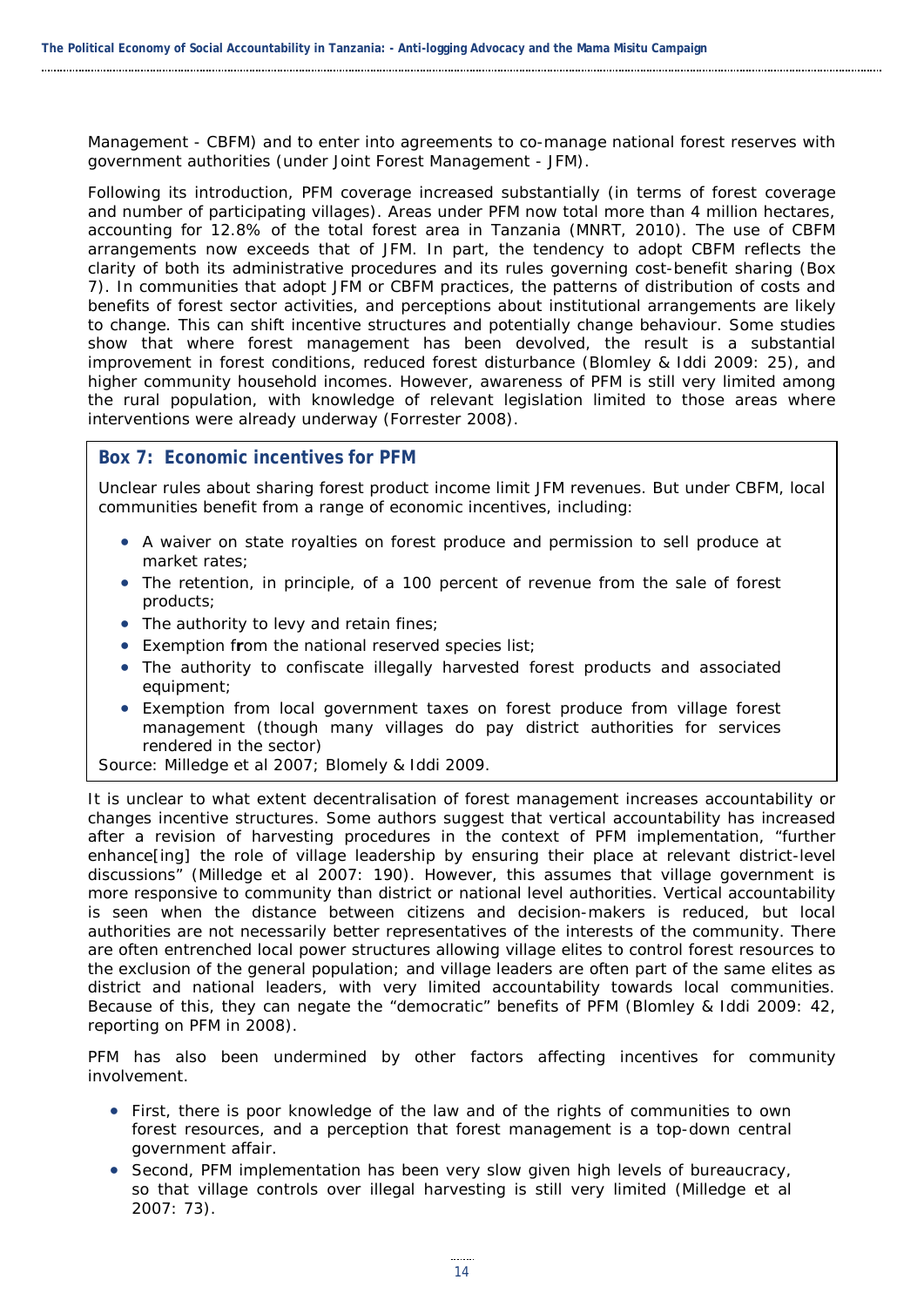• Third, there is limited local government knowledge and capacity, and often districts fear that PFM will diminish revenues from legal harvesting at the village level for local government.

#### **Box 8: Corruption and accountability in the sandalwood trade**

Late one evening in 2005, members of a village forest committee in a district in northcentral Tanzania seized a Fuso truck. It was loaded with 8 cubic meters of sandalwood (a reserved forest tree famous for its commercial value and in high demand both within and outside the country). This had been illegally harvested from the surrounding forests by poor villagers who later sold the wood to forest smugglers. The market value for the load was estimated to be over Tshs 10 million. The villagers were already implementing the PFM project initiated in mid 1990s and the village forest committee was in position and active.

After seizing the truck, the issue was reported to the VEO who also reported to his boss – the WEO. The forest committee patrol group, the VEO and WEO escorted the truck with the illegal materials to the District Police Headquarters. On the way to police station, the lorry driver stopped the engine, claiming that the lorry had broken down. The WEO telephoned the police and requested their assistance, while the driver called the District Natural Resources Officer (DNRO) to tell him about the problem.

The DNRO arrived on the scene before the police, and ordered village leaders to take the illegal sandalwood to his office, which the WEO and VEO refused to do. When the police arrived, the DNRO told them that the issue was under his mandate, but the police ordered the lorry driver to take the seized timber to the police station where the DNRO could discuss the appropriate next steps with district police officials. The WEO then reported the issue to DFO, who went to the police station to check on the actions taken by his boss (DNRO). The DNRO had in fact opened a case file for the driver transporting sandalwood without official permits, but the DFO was distressed to see that the owner of the sandalwood had not been included in the case account.

The sandalwood remained at the police station for weeks as further investigations took place. Following informal discussions between the DNRO and the Regional Criminal Officer (RCO) (with whom he had a close personal relationship), the RCO ordered the district police office to dispose of the sandalwood, arguing that it would lose its commercial quality if subjected to prolonged exposure to the sun. The RCO also emphasised to the district police the need to work closely with the DNRO about how to dispose of the seized materials. The DNRO recommended that the culprit should pay a fine of around Tshs 150,000 (an amount close to the official forest royalty charge for that product) that that the sandalwood should be sold to any interested party.

It later transpired that an illegal businessman bought the sandalwood and disappeared with it. No revenue was ever returned to the villagers who had seized the truck, to the district council or to the FBD. The WEO and villagers made several unsuccessful attempts to followup the case at the District Headquarters and with the police. However, when the issue was taken up as a political complaint by a councillor from that ward, the DNRO, who had worked in that district for more than 10 years, was transferred to another district.

Source: Key informant interview

In practice, national and local forest sector formal institutions interact with, and are undermined by, strong informal institutions and vested interests (Box 8), because formal institutions lack resources to enforce, straining capacity, and encouraging non-compliance. Sometimes the livelihoods and even lives of enforcement agents are threatened. Further, there are the problems posed by local and national embedded social norms, informal rules and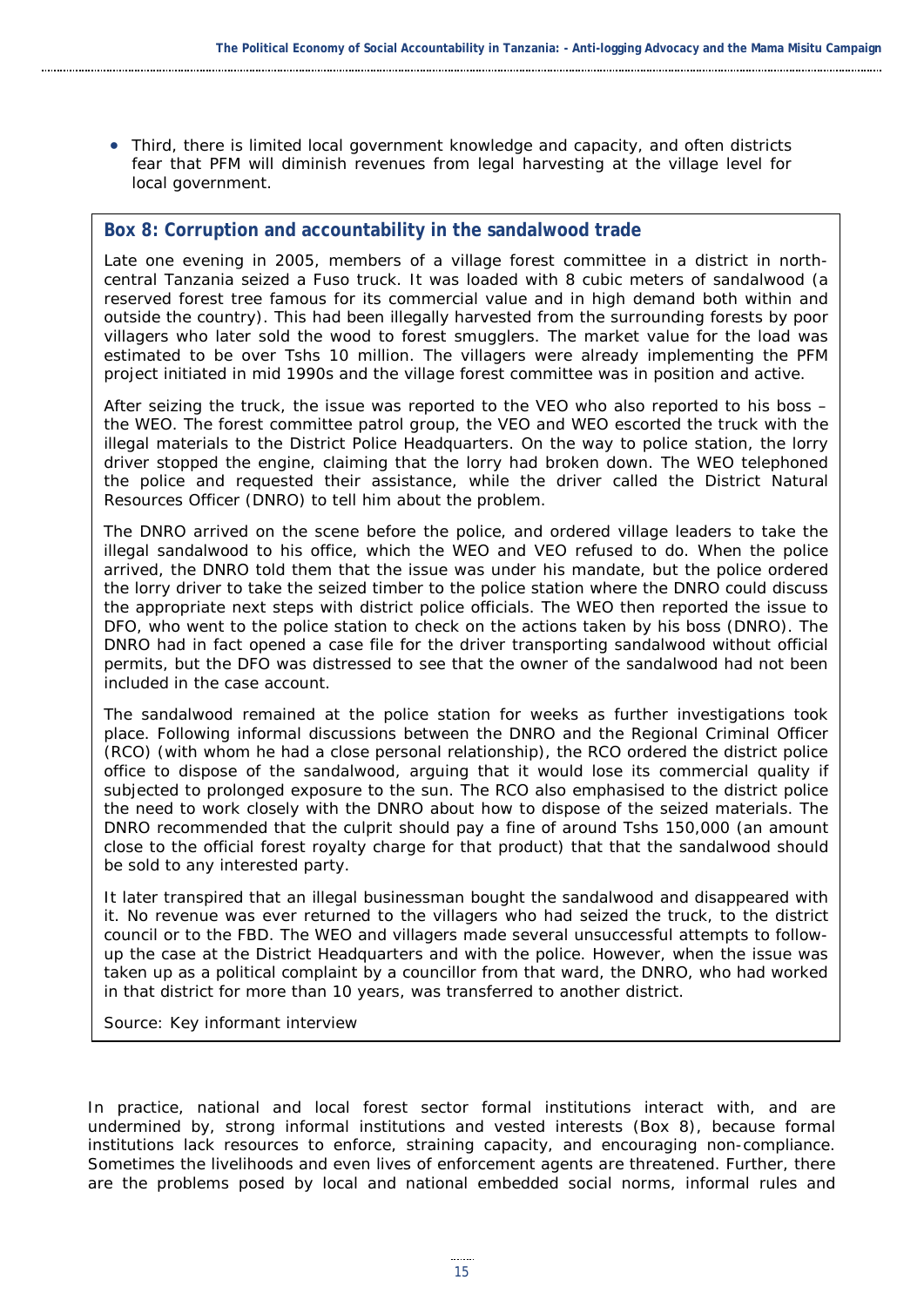institutions, perverse incentive structures emerging from existing power dynamics, and the political and private benefits obtained from collusion with illegal logging.

Moreover, local power structures interact with powerful national and international interests. Anecdotal evidence from the forest sector shows that the majority of illegal logging practices are undertaken by actors outside the community. This suggests that the informal norms which may check the illegal behaviour of locals do not check the activities of outsiders, who pursue their interests unchecked by partially-implemented formal rules and weak informal community rules of answerability.

Although the Forest Act provides for severe penalties, in practice when perpetrators are caught in violation of the law, traditional rules of reciprocity call for the repayment of the value of illegally obtained goods. Thus, loggers who are caught without permits are often only asked to pay for the permit on the spot. When there are punitive damages, fines are often of a value equal to the value of the illegally obtained forest products – and then often pocketed by the enforcing agent. Such weak punishment is insufficient to deter violations.

Social norms governing the use of forest resources also vary between communities, and there is a tradition of free access to forest resources among rural communities. Thus, "harvesting and trade in timber products in contravention to forest legislation [is] not always considered an illegal activity" (Milledge et al 2007: 127). For many rural Tanzanians, harvesting activities are not seen as illegal as, say, livestock theft or adultery, which are considered crimes. Limited village and district level awareness of the law compounds this problem. The result is relative impunity for high-ranking officials at the district level, within the FBD and in the MNRT, often in the form of bribery (Milledge et al 2007). These prevailing social norms are compounded by the fact that awareness of the law is limited at the village and district level.

Finally, the distinction between a tip and a bribe is unclear in a context where the line between private gain and official duty becomes blurred because of systems of nepotism and patronage. This facilitates close relationships between government and business and collusive behaviour that undermine the enforcement of current forest governance legislation.

Overall, *de facto* rules of behaviour are guided by prevailing social norms rather than law. Forest sector practices reflect the broader patterns of power and political and economic relations. Further, power asymmetries and differential levels of involvement with the timber trade also lead to an inequitable distribution of the gains from illegal harvesting activities. (Milledge et al. 2007: 198).

Given the influence of informal institutions and networks, reformers should consider using these to improve forest governance and accountability. An example of this that was observed during field work is the network of informal connections between DFOs and the FBD which can facilitate communication between reform-minded individuals where they exist. Similarly, the informal influence exerted by powerful individuals, which is destructive when it promotes impunity, can be put to constructive use. Positive examples of this are the recent appointment of a new FBD Director who is close to the President, and the presence of DEDs devoted to tackling forestry issues.

Further, public displays of commitment to anti-illegal logging efforts, such as personal visits by the President to the MNRT, are not wholly insincere or ineffective. They add force to the already growing public disapproval of and debate about illegal logging. Combined with measures such as the change of key personnel within the FBD (to reposition champions for reform), this can strengthen internal accountability (Milledge et al 2007: 194). Reactive measures and insincere pronouncements can therefore help to build a regulatory framework (such as PFM), and can also strengthen discourse that delegitimises illegal logging and increase public awareness.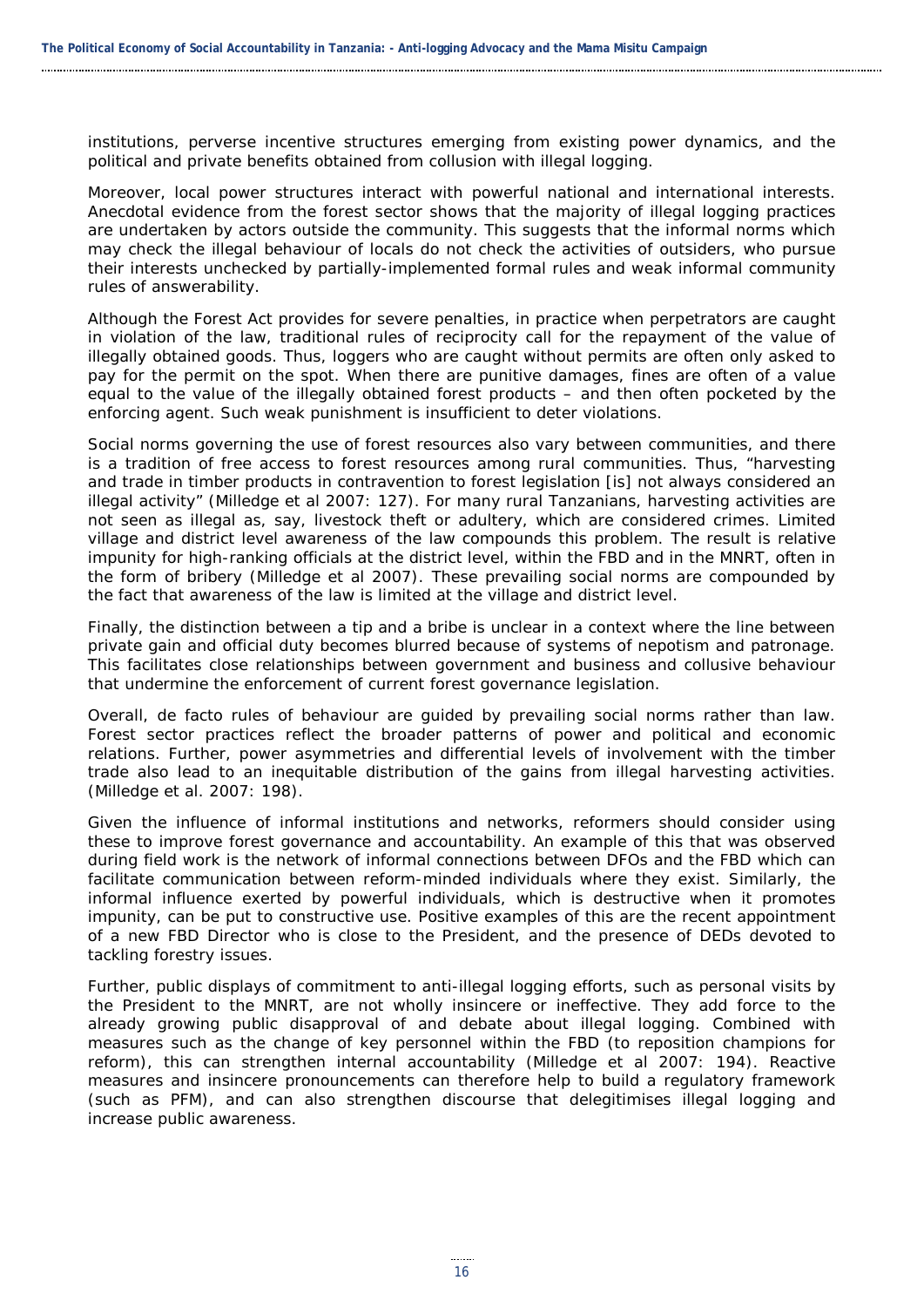## <span id="page-24-0"></span>3.3 Accountability in the forest sector

Fragmented forest governance and informal rules and relations weaken existing accountability mechanisms. The actors responsible for oversight and accountability in the logging supply chain in Tanzania include elected and non-elected officials (particularly civil servants such as the Presidentially-appointed DED, the FBD Director, and local authority civil servants such as the DFOs), and law-enforcement agents. The logic of accountability they work with depends on where these actors are located in the formal and informal accountability system, and on the perceived costs and benefits of supporting or working against accountability mechanisms.

In practice, despite the relevance of forest sector activities in Tanzania, citizens are not much inclined to hold government accountable for forest sector governance due to a lack of awareness of the potential costs and benefits of reform, and ignorance about the true potential value of forest produce (Milledge et al 2007).

<span id="page-24-1"></span>**4 The Mama Misitu Campaign**

As far as the MCC is concerned, three issues are relevant: first, the campaign must address the multiple overlapping local, national and international institutions and interests that shape the incentives of different stakeholders; second, incentives, interests and power dynamics may change with the cumulative effect of reforms and generate new opportunities for reformers, whatever the initial motivations or sincerity of measures; and third, the MCC operates in a dynamic institutional and political context, as interest structures are susceptible to change. As the TRAFFIC report demonstrates, key events can generate unexpected openings for reform by tipping the balance of power structures, and altering the costs and benefits of accountability strategies. The MMC can take advantage of this to develop strategies for change.

## <span id="page-24-2"></span>4.1 Key features of MMC

What are the innovative approaches to social accountability promoted by the MMC given Tanzania's particular political economy constraints?

#### *Working collaboratively*

One way to overcome entrenched private and public collusive networks is to develop pro-reform "countervailing networks" (Goloomba-Mutebi 2009: 21) which are also informal.

The MMC works collaboratively through the TWFG member network (an internal network) and also with various national, district and village actors (an external network). The internal network helps to protect individual partners in politically difficult terrain and appears to strengthen the campaign by providing access to a range of areas of expertise (Box 9 and

#### **Box 9: Box 9: Internal campaign partnerships leveraging different skills at different levels**

Partnerships with JET (and environmental media CSO) and Femina (which targets youths and rural populations in radio and television broadcasts on a broad range of issues) ensure media coverage of the MMC and outreach to different audiences. The Lawyers Environmental Action Team (LEAT), a legal aid CSO that engages in environmental public interest litigation, provides legal knowledge. Although currently focused on environmental litigation, this partnership could also be used to develop grass roots legal mobilisation strategies to raise awareness of enforcement and legal entitlements.

A key local level partnership in the Kilwa district with Mpingo (Kilwa district) promotes PFM and the Forest Stewardship Council (FSC) certification programme. The advantage of the FCS is that it gets communities premium prices for timber products. Mpingo helps with harvesting technology, biodiversity conservation, and provides monitoring and evaluation skills.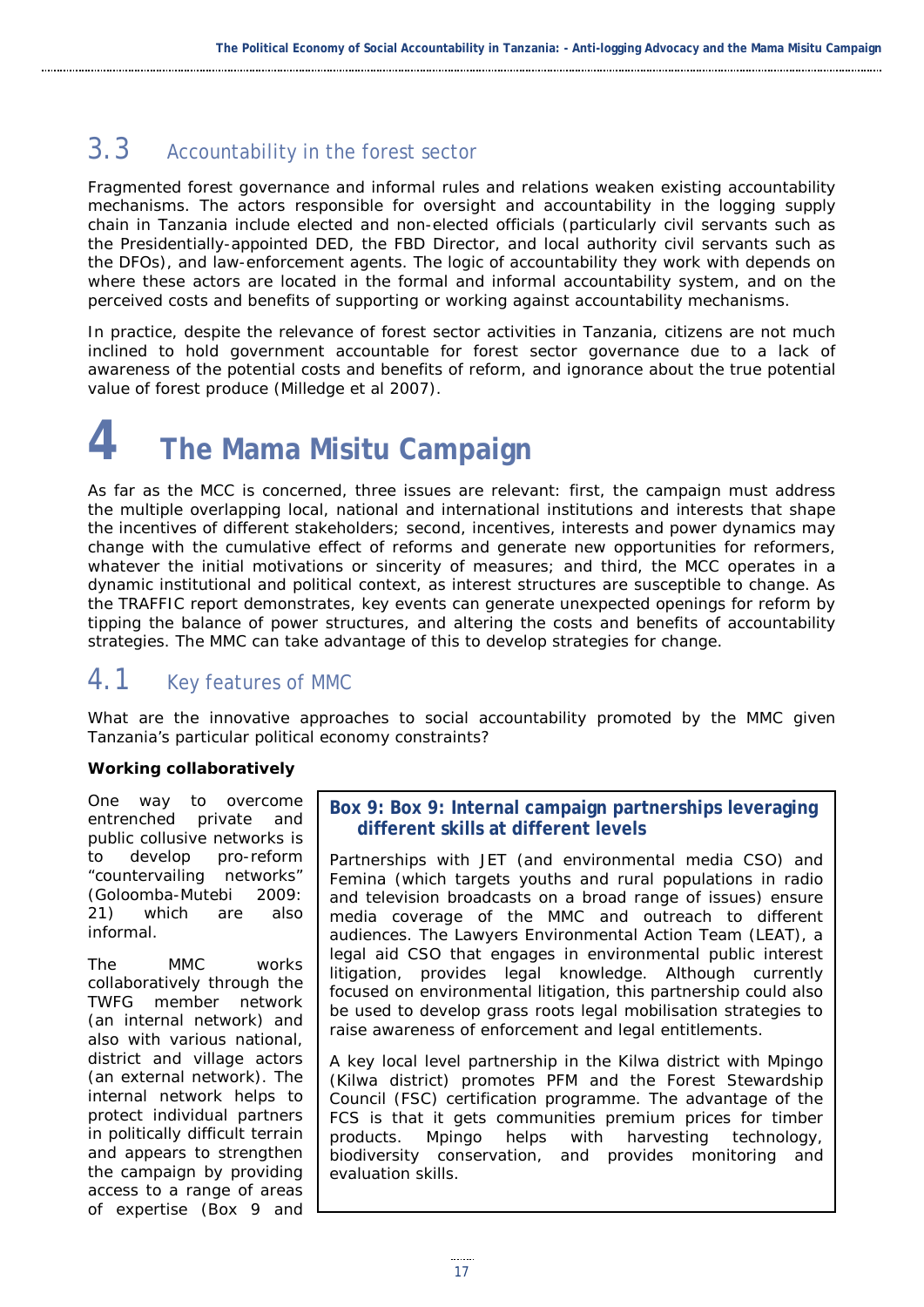Box 10). But interviews show that there are communication gaps between partners, and the MMC must make better use of partner capabilities and areas of expertise to ensure member partners do not disengage from the campaign over time.

To make networks succeed, the campaign must establish a coalition for reform that extends beyond like-minded individuals already working together in CSOs. The MMC's attempts to develop an external network by collaborating on information flows, illustrate how CSOs can link supply-side and demand-side actors. Many reports of illegal activity were communicated by telephone (calls or SMS from mobile phones, usually) to local implementing partners and national campaign staff. Figure 4 and Figure 5 below (see annex) show the linkages in cases of suspected illegal activity, with the red lines indicating information flows that have been created or strengthened by the MMC. Because these information flow methods rely on informal mechanisms and might not survive the campaign, their sustainability is unclear. However, such methods work precisely because they are informal, allowing them to bypass potential bottlenecks in lines of reporting to high level FBD reform champions.

#### **Box 10: The Kikole community in the Kilwa district: The combined effects of international institutions (FSC), local institutions (PFM), and CSO activism (Mpingo, and the TNRF, including through MMC)**

The Kikole community, located in the Kilwa District in south-eastern Tanzania has taken advantage of PFM to establish ownership and control of local forests, with the goal of retaining a greater proportion of royalties from timber sales if forests are managed sustainably. The Kikole village has gained FSC certification, as part of an FSC Group certificate managed by the Mpingo Conservation Project (MCP). The new FSC Certificate enables communities to differentiate legal from illegal logging products and to receive a fair price.

#### *Communications strategy and use of knowledge*

PFM can make a difference on the ground, but this depends also on increased awareness of the

potential benefits among different stakeholders. The deployment of knowledge to specific target audiences is therefore critical (Box 11).

The timing of the campaign was important, as the MCC was able to take strategic advantage of the TRAFFIC report findings to ensure maximum political visibility, forcing the government to respond and opening a window of opportunity for action.

The MMC has a national and local (district and village level) communications strategy, based on the conviction that different audiences must be reached and engaged through the deployment of evidence-based knowledge, through varied media including the radio, TV and print media and interactive methods.

The MMC has used evidence-based knowledge (the TRAFFIC Report findings) to raise awareness about the scale of the illegal timber trade in Tanzania and revenue losses incurred among international development partners, the

#### **Box 11: Knowledge as a driver of change**

Confiscated timber and round logs from the Nyamwage village forest reserves were sold using village by-laws, and the funds were deposited into the village account. Interviewees remarked that the MMC had broadened the community's understanding of PFM and JFM, allowing the village to develop a management plan in line with the District harvesting plan, including the demarcation of 10% of the forest as a fully protected area. Thus, village authorities have a mandate to control the harvest and protect their forest and its produce. The village forest management plan has been used to raise funds for an office building. As one leader noted, this has encouraged the participation of the patrol team in management activities, as they see concrete rewards (the revenue collected by the village). Stronger engagement with the Policy Forum, another MCC partner, will improve the capacity of the campaign to monitor improvements in, and accordingly adjust, social accountability efforts.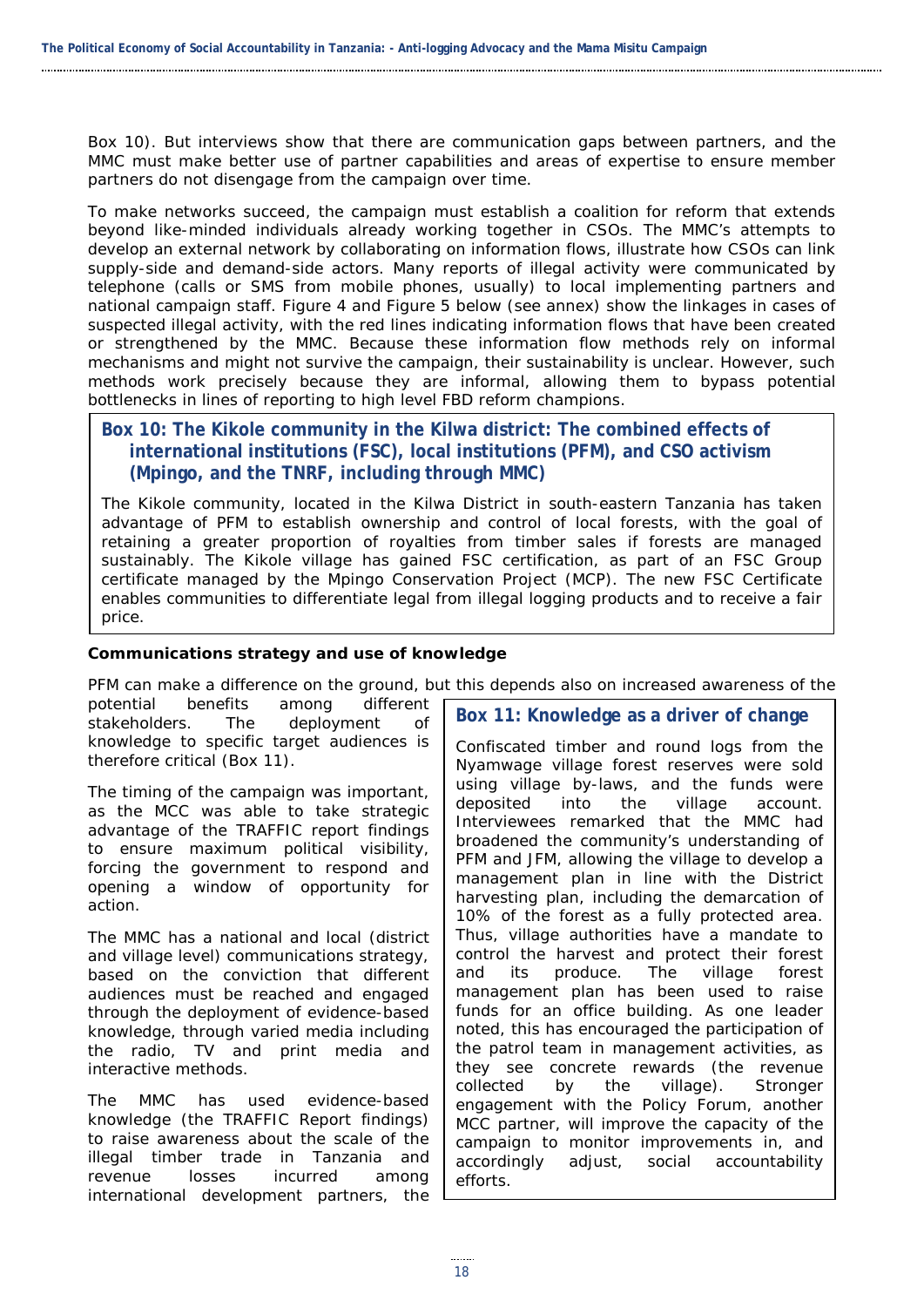government, and the Tanzanian population. This can contribute to shifting incentive structures among different stakeholders to support improved forest governance. Well-targeted communications strategies can increase awareness of forest management policy, notably of PFM at the village and district levels, which is making a difference on the ground. But PFM benefits are not uniform (Ernst and Young 2010), so we are referring to their *potential* benefits, and to how knowledge can contribute to changing perceptions.

#### *Working politically: addressing the balance of power*

The key challenge for social accountability efforts of course lies in whether existing balance of power dynamics can be reshaped. Here a measure of realism is crucial, not least given the weight of entrenched vested interests and incentives that resist change of what can be achieve by demand side efforts. In any event it will require engaging in the difficult politics of addressing interest structures, in this case along the governance and timber production chain.

From the outset, a key feature of the MMC's promotion of PFM has been to move beyond a technical approach and to engage with issues of power, deliberately informing stakeholders along the governance chain about the concrete benefits of a change of conduct. This has involved a sustained effort to engage directly and in a differentiated manner with actors at the national, district and village levels of government, as well as with the international community.

It was decided that a confrontational advocacy approach regarding the findings of the report would limit the impact of the campaign, in part due to the presence and likely resistance of entrenched interests. But while raising community awareness addresses some aspects of the demand-side of accountability relationships, it is insufficient to promote change at other government levels. This requires *constructive engagement* with government and public officials within FBD structures, and with district and village level authorities. The MMC has aimed to combine this sort of multi-level engagement with public information and media campaigns focusing mainly on the revenue benefits for government of improved forest governance and curbs on illegal trading, as well as direct engagement with some of the government authorities.

During the pilot phase of the MMC, campaigners lobbied the authorities to commit to the TRAFFIC Report recommendations in a sustained manner, particularly with the FBD, which has been most consistently receptive to and supportive of the MMC. However, work with other MNRT members and MPs has also been important. Engagement with the legislature, for instance, led to an MP visit to China in investigate the scale of illegal timber exports. They were able to confirm the TRAFFIC Report's contention that ten times more timber was registered at Chinese ports of entry than was registered in Tanzanian export records. Although this information was not new, the fact that MPs took responsibility for confirming it show how this kind of action can contribute to changing public discourse and citizen awareness of illegal logging.

Of course, such actions could serve to convey the appearance of action rather than to challenge the status quo, and the absence of punitive action may increase citizens' disillusionment with government, leading either to apathy or increased demand for change. Some interviewees also noted that some potential stakeholder allies for reform have perhaps not become as involved as might be hoped. Sustained work with MPs as regards the Tanzania Revenue Authority (TRA) would have been useful given interest in the state revenue potential of improved forest governance. Moreover, the MMC has yet to engage with law enforcement actors.

Political work can promote the development of strategic alliances within key institutions such as the FBD, to change cost-benefit incentive structures for government institutions as regards illegal logging. But research on stakeholders' perceptions of the merits of PFM is still incipient, so we must be cautious about findings at this stage (see also Ernst and Young 2010).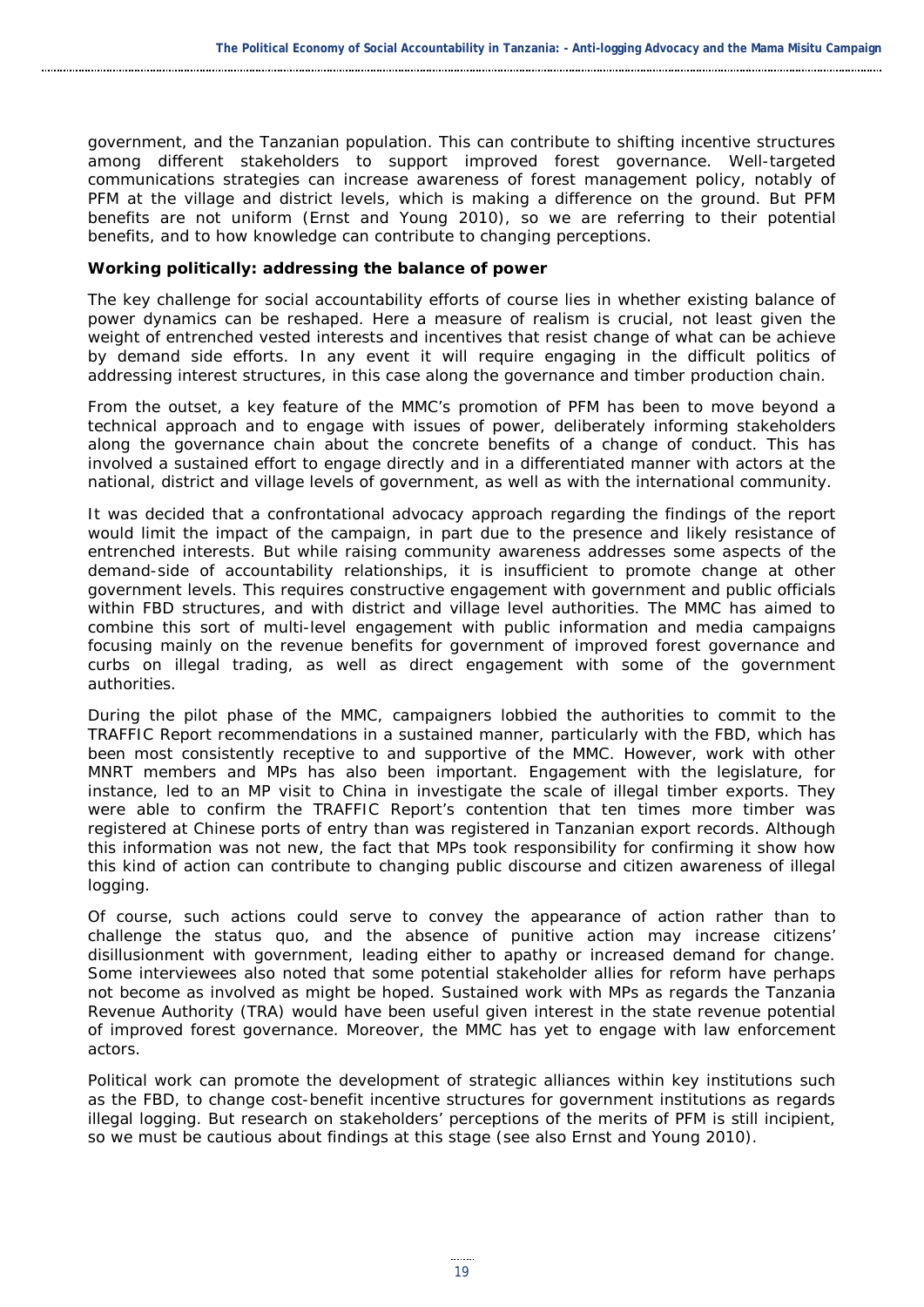#### *Informal networks*

Informal networks emerge from interpersonal relations that are developed over time. Their effectiveness depends on the cultivation of inter-personal and a sense of common purpose among stakeholders. On its own, cultivating informal networks is insufficient to shift incentives, but perceptions and interests can change over time through ongoing dialogue.

The MMC has succeeded in developing informal networks of contacts and relationships among diverse stakeholder networks, to identify strategic alliances and potential champions for reform. The relationship between the MMC partners, most notably between TNRF and the Director of the FBD, has been strategic. It has sometimes linked informal reporting on illegal actions with follow-up by senior FBD officials (TNRF 2010). Similarly, relationships forged with key DP individuals, with a role in funding MMC efforts, should not be underestimated. Overall, however, the pilot phase has focused on reaffirming relations within the FBD, and with district and village officials.

Fieldwork showed that more work needs to be done for the MMC to establish new informal networks with legal timber traders, and with law-enforcement and legal actors in the accountability chain.

The key point is that engaging with formal institutions is not enough. Working with the complex world of personal contacts can facilitate processes of change, permitting the identification potential strategic alliances with individual champions for reform.

## <span id="page-27-0"></span>4.2 The enabling environment

What are the main enabling and disabling factors that shape the work of the MMC?

#### *Enabling factors*

#### *International factors*

• Alignment with international forest governance norms promotes narratives of forest governance that enhance accountability, and transnational civil society has a key role to play in this regard (Keck & Sikkink 1998). The MMC has taken advantage of relationships with key DPs (particularly the Norwegian and Finnish governments) to work on environmental issues (Box 12). Attracting donor support has been an important part of campaign since its inception. Key individuals have also facilitated the relationship with DPs. Tom Blomley, DANIDA advisor to the FBD, for example, played a central role in the initial collaboration and providing information and advice, as did Andreas Boehinger at GTZ.

#### **Box 12: Relevant international initiatives**

International influence on forest governance issues reflects the DP commitment to improved governance, and is also the result of a broader convergence with international conservation discourse. Additional donor funding is being made available for REDD (Reducing Emissions from Deforestation and Forest Degradation) projects in an attempt to promote forest conservation. The funding for pilot programmes is unlikely to shift incentives in the short term, but it has the potential to appeal to the patriarchal 'provider' accountability logic (much like the PFM), and should be explored in the second phase of the MMC. The MMC implementing partner in the Kilwa district is also engaging with local communities to promote their participation in international forest product certification schemes. To date, the total areas covered by this initiative in Tanzania and Africa in general remain small (FAO, 2009), but if the barriers to certification can be overcome, the premiums offered by certification may help to shift incentives in favour of sustainable production.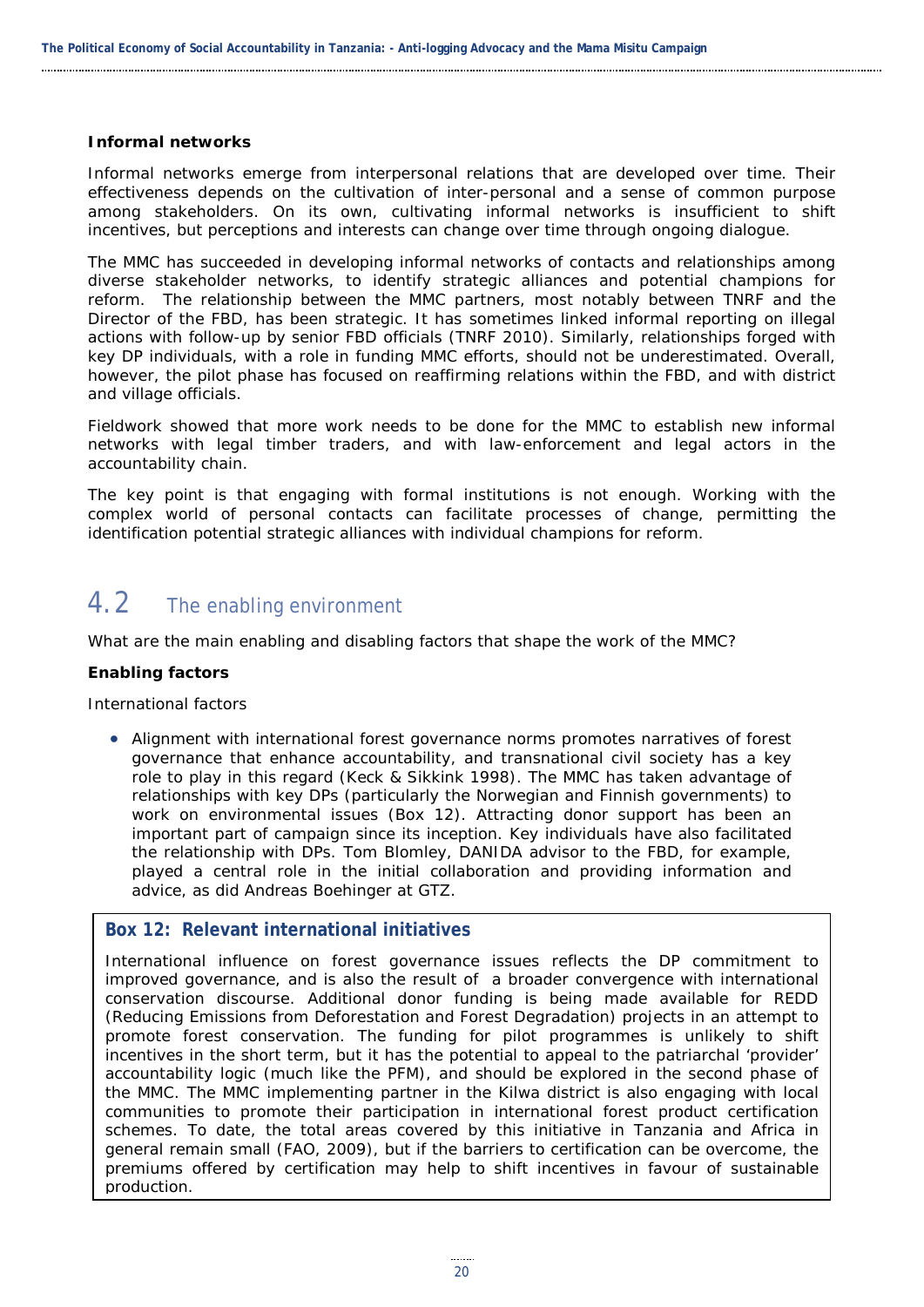#### *National factors*

- The developmental impact of decentralisation in Tanzania is mixed. Despite local implementation difficulties, decentralization has enabled MMC work with PFM. There was a consensus among interviewees that PFM is the formal institutional framework with the greatest potential to allow village communities to enjoy the benefits of owning and sustainably managing village adjacent forest resources. PFM is also seen by villagers as increasing their right to protect village land that is under threat from 'land-grabbing.'
- The MCC has taken advantage of the opportunities presented by the new prominence of public discourse on curbing illegal logging, and of political decisions such as the appointment of a champion for reform to the Directorship of the FBD. Likewise, the attempt to engage the support of potentially sympathetic MPs has been important.
- The MMC can take advantage of the TRAFFIC Report findings on national revenues resulting from improved forest governance to establish a strategic alliance with the Tanzania Revenue Authority, a powerful political ally that can potentially encourage executive support to curb illegal logging.
- Fieldwork confirms that private sector stakeholders in the legal timber trade believe they will gain from improved forest governance, accountability and law enforcement, and as such they are potentially crucial allies for the MMC. The transaction costs of impunity are high, as the payment of bribes to obtain harvesting, transport and export licenses acts as a double tax which is exorbitant for smaller businesses. Medium sized businesses and consortia of smaller enterprises are increasingly motivated to support measures that will enhance transparency, law enforcement and answerability.

#### *District factors*

• The appointment of key reformers within districts can enhance PFM performance, and boost the impact of the MMC. Fieldwork shows that the arrival of a historically supportive DED in Kilwa improved the potential of PFM. But awareness that forest products can be a source of local government revenue can become a driver of change. Interviews suggest that the development of the TFF may promote this perception, as some district officials worry that PFM will diminish district revenue.

#### *Village factors*

• In theory, PFM benefits should be greatest for village. Fieldwork confirmed the view (Blomley & Iddi 2009; Forrester 2008; TNRF 2010) that the MMC seems to be more effective where PFM is successfully underway, as it shows communities what the concrete benefits are and promotes an incentive structure that *helps to overcome limits on anti-logging collecti*ve *action*.

#### *Disabling Factors*

Many factors constrain the scope for CSO action. The operational constraints on the MMC pilot project have been documented (TNRF 2010), so we focus on those resulting from the political economy of the forestry sector.

#### *International constraints*

• International economic power structures constitute formidable incentives for the illegal timer trade. First, there is competition with Mozambique and other neighbouring states. Second, the sources of (increasing) demand for forest products, including China, present new and powerful incentives for collusion between and the corruption of officials and traders. There is no sign that this will change in the near future, so other methods to shift incentives are needed.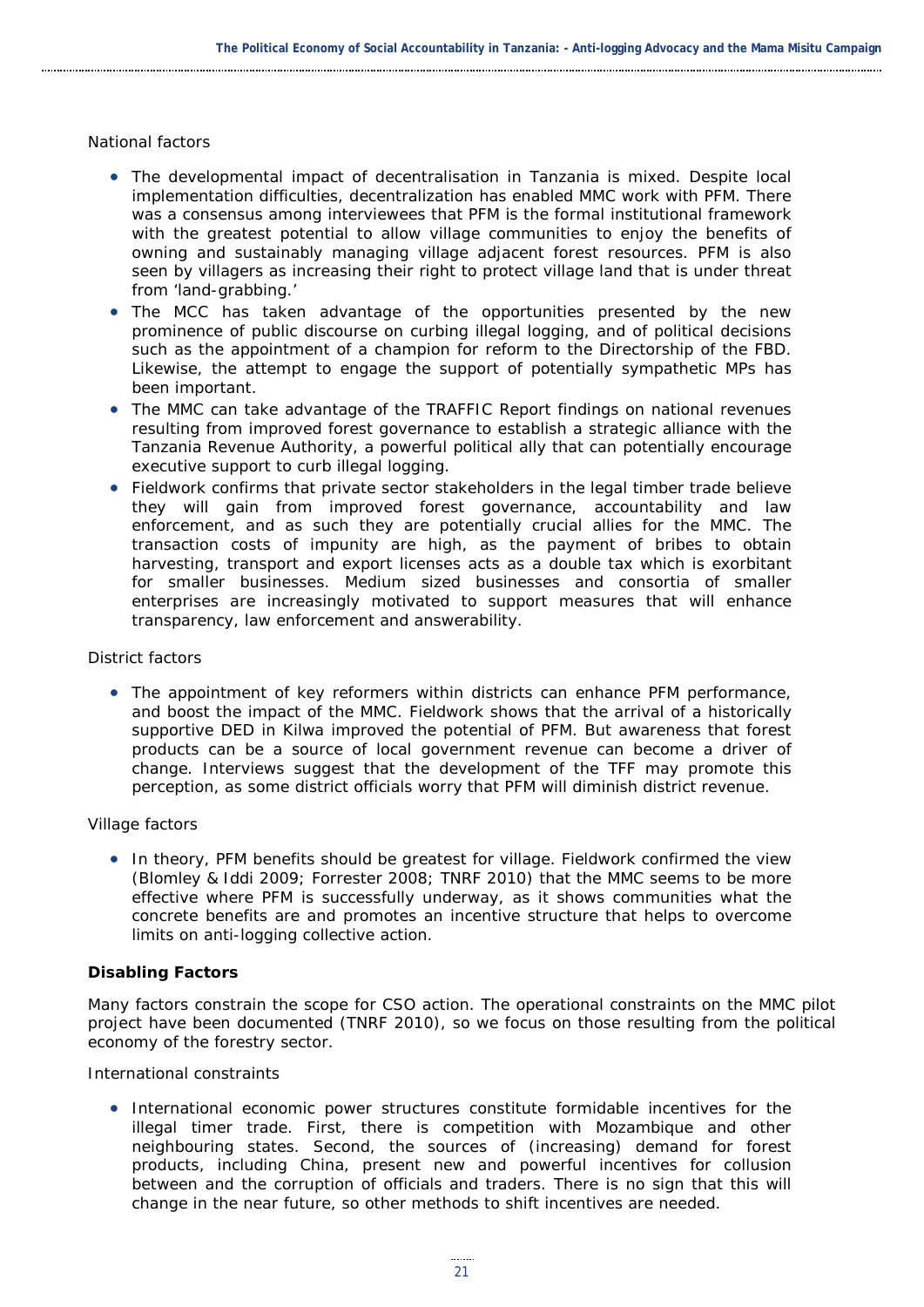#### *National constraints*

- Various factors limit change at the national level, some of which the MMC can do nothing to change. The extent of territory that must be covered to establish effective oversight and law enforcement is an issue. The MJUMITA representative covering the Lindi, Mtwara, Ruvuma and Coast regions lamented he lacked the resources to monitor his entire jurisdiction. Human geography is also important. As the case of Rufiji shows, proximity to large urban centres substantially increases demand for illegal timber products which are harder to control (such as charcoal). The development of communications routes also increases such pressures: the opening of the Mkapa bridge has facilitated the transport of illegal products, and reduces costs for illegal logging interests (Milledge et al 2007; Blomley & Iddi 2009; interviews).
- The negative impact of dominant party rule and a strong presidential system, weak rule of law and poor horizontal accountability mechanisms, and the high profits obtained from illegal logging is formidable. A pervasive culture of impunity is a key barrier for reform, even if corruption scandals sometimes lead to judicial action. Collusive business-government official networks (not least in political party funding) stand in the way of change.
- Low levels of awareness of the market value of forest resources and of the legal framework of forest governance acutely limit action, nationally, at the district level and within villages.

#### *District level constraints*

- Decentralisation has somewhat devolved elite capture to the local level and contributed to blurring lines of authority and reporting (see Section 3).
- Given capacity and resource shortfalls and persistent patterns of collusive conduct, lack of transparency, information and knowledge about forest governance law and enforcement remain pervasive.
- As fieldwork shows, power imbalances, the weight of illegal logging vested interests and collusive behaviour in villages and districts remain powerful, and potential reformers or whistle blowers are therefore ostracised or transferred elsewhere (Box 13).

#### **Box 13: Questionable links between business and district level officials**

In Muyuyu village, an active village executive officer was transferred to another village because they revealed business connections between traders and district officials.

In another village forest patrol officers caught individuals with illegal forest products and sent the case to district officials, but the culprits were not fined and there was no feedback to the patrol officers about the case. Such events are recurrent, reported in multiple interviews, and draw patrol officers into illicit activities.

- Power asymmetries led to the passive acceptance of illegal logging because of fears of intimidation and security threats. Fieldwork shows that community members in Somanga Simu fear that denouncing wrong-doing may lead to reprisals. Whistleblowers are insufficiently protected, and confidentiality not assured.
- The presence of external actors further up the production chain represents an important obstacle to change. In Ikwiriri, in the Rufiji district, a WWF employee noted that illegal logging activities continue because district authorities have done nothing about a Chinese owned saw-mill which operates at night.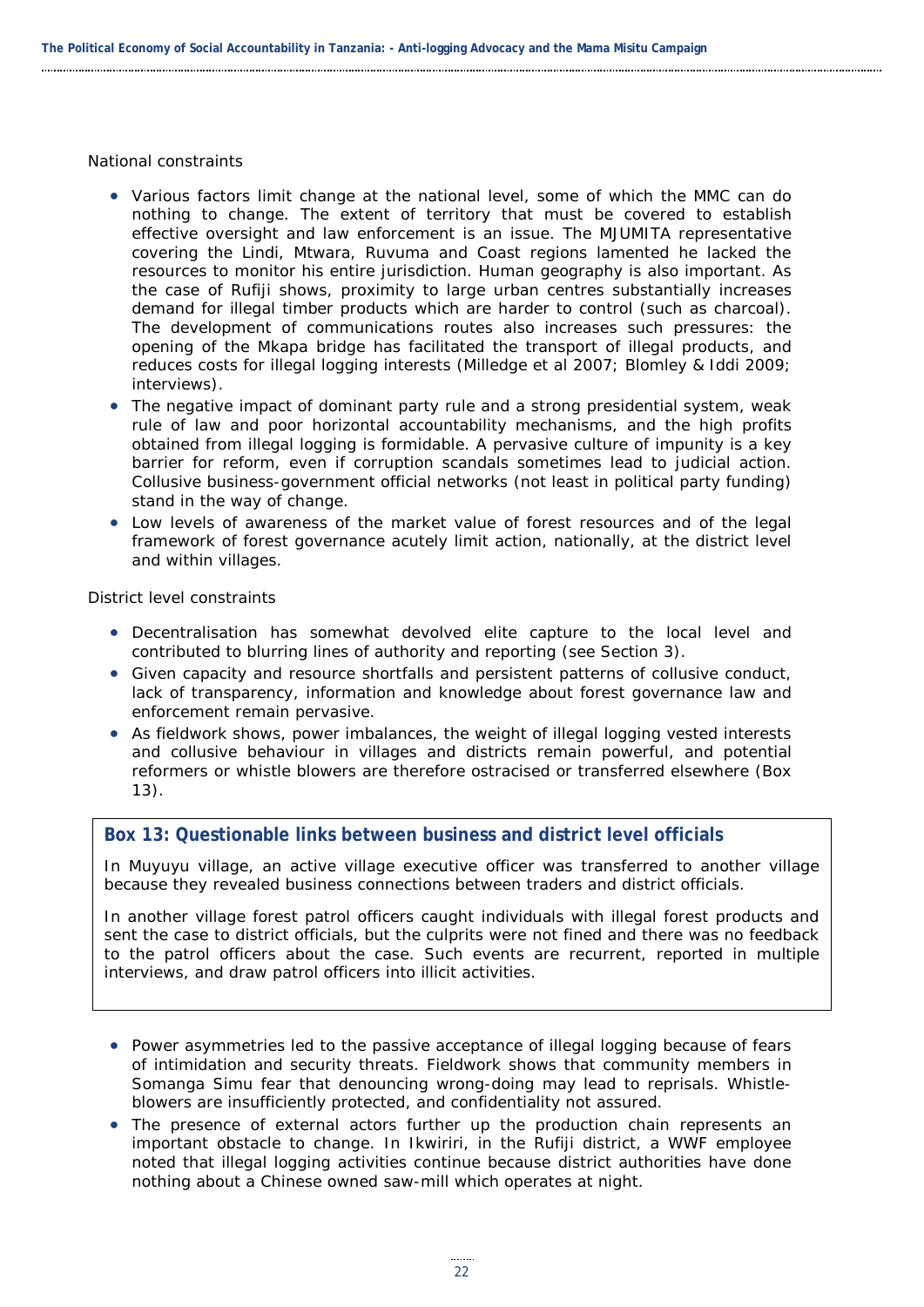- Given weak rule of law and enforcement capacities, incentives for bribery are replicated along the timber trade chain and are especially problematic at checkpoints. It was remarked in a number of interviews that for the MMC to enhance its impact, it needs to engage more with the law-enforcement maximise its impact.
- Under-resourcing of key structures that support formal institutions is problematic, particularly those charged with implementation and enforcement, such as DFOs.

#### *Village level constraints*

- Power asymmetries are reproduced at the village level, interfering with the work of the partnership.
- Interviewees noted that the absence of livelihood alternatives is a major barrier for change. Where PFM is underdeveloped or resisted at the district level, MMC incentive-shifting measures are unlikely to work, since the benefits of reform are not evident.
- Collusive business and village or district official networks also constrain reform.

#### **Box 14: Gaming the system**

Muyuyu villagers can take dead logs from the Ngumbuluni village forest with village environmental committee permits, but DC authorities issued permits to enable timber dealers to trade in dead logs from the villages (including Muyuyu). The research team was informed that, in some cases, dealers were not collecting dead timber but cutting down fresh trees and waiting until they looked like dead wood to collect them.

## <span id="page-30-0"></span>4.3 Recommendations for future phases of the Campaign

When assessing the work of the MMC, we must take into account existing enabling and constraining factors. The campaign's strategy of engaging in a politically informed way across multiple levels and with multiple actors is innovative. But it must move beyond its focus on the harvesting stage of the timber value chain. Informal engagement with other levels of the governance structure that are relevant for other stages in the timber value chain – for instance, with the current FBD director – is a feature of the campaign, but is often carried out in an ad hoc fashion.

The MMC and related partnership activities should:

- Work further to address bottlenecks to existing accountability arrangements. This includes providing support for local law enforcement mechanisms, for PFM linkages with districts, and increasing receptiveness among key allies to demand-side activities (the FBD directorate, reformist DED as in Kilwa, and committed village authorities, as in Nyamwage). The MMC should also capitalise on REDD and the emerging framework of TFS and TFF, which may help to shifting incentive structures on revenue at the village and national levels.
- Expand the use of interactive communications that permit feedback and two-way communication, both horizontal (at each level) and vertical (between the local and national levels, for instance). This will make the MMC more responsive to emerging events and the concomitantly shifting needs of its partners and target groups.
- Continue to nurture and promote work with and through partners.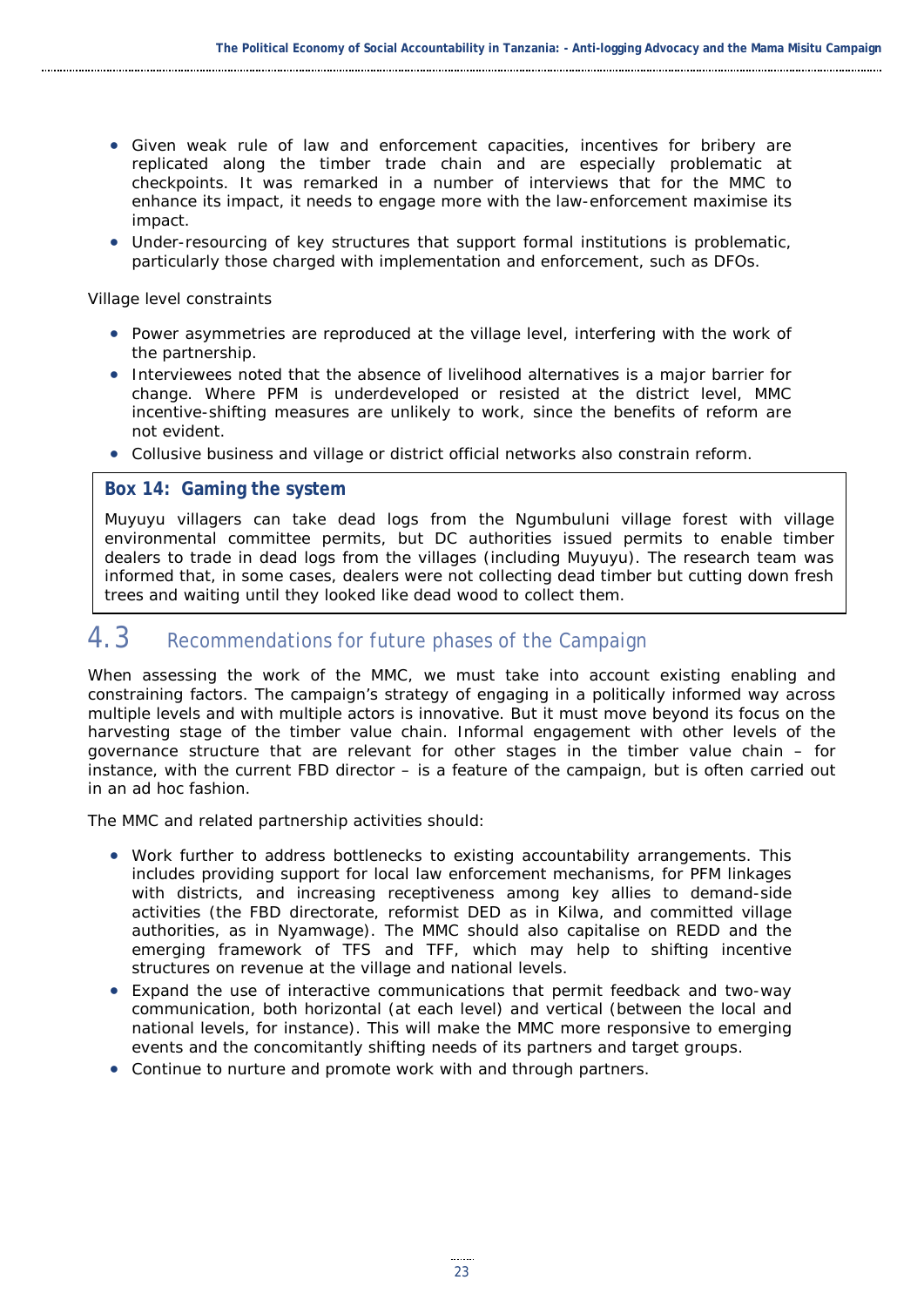# <span id="page-31-0"></span>**5 Conclusions**

The MMC exemplifies an innovative approach to social accountability, grounded in a politically informed engagement with different levels of governance and stakeholders. While this should not be seen as blueprint approach for all CSO action, we can draw some general conclusions from this experience about how CSOs can effectively contribute to change.

- **Acting politically**: The MMC was able to leverage the findings of the TRAFFIC Report on the value of forest resources by acting politically. It appeals to alternative understandings of accountability based on material outcomes. Over time, increased revenues from improved forest management and curbing illegal logging may encourage a shift towards process-based accountability. In the short run, however, the value of outcome-based accountability should not be underestimated.
- **Strategic timing**: The MCC was able to use the TRAFFIC report findings on the magnitude of the problem caused by illegal timber trading, strategically timing its work to take advantage of media attention to forge (and force) strategic alliances among different stakeholders.
- **Cultivating personal relationships**: Working through informal and personal networks is important to identify champions of change. The MMC has worked effectively through local partnerships to ground the campaign in local processes of change, including those driven by PFM. It has also developed alliances and relationships at different levels of the governance chain
- **Alignment with international forest governance norms**: MMC goals support emerging narratives that enhance accountability in the use of forest resources. Establishing alliances with transnational civil society, ongoing engagement with DPs, and using emerging rules, institutions and national commitments to international agreements on forest governance have been crucial in this regard.
- **Linking local to other levels of governance**: MMC takes campaign strategies beyond the demand side approach to connect with supply side reform processes. It means working closely with local needs, capacities and incentives. The MMC has used local-level partnerships to ground the campaign in local processes of change, including those driven by the implementation of PFM. Crucially, however, linking local and the national and district levels of governance is what takes the strategy beyond the demand side approach to connect with supply side reform processes.
- **Using knowledge strategically***:* The MMC has disseminated knowledge about the material value and empowering potential of good forest resources governance for communities, government and other stakeholders, most notably through PFM. Awareness of the potential benefits of ongoing PFM activities may induce key stakeholders to buy-in to reformed forest governance.

These elements of CSO action can have a positive impact on accountability by working with locally grounded understandings of accountability, and by informing (and empowering) communities on how to engage more effectively with legal accountability processes. Neopatrimonial structures through the logic of political accountability may undermine legal accountability, but change involves identifying and working through these tensions. For this it is necessary to understand the interests and incentives that shape conduct, and identify the space for change. Over time, piece-meal and multi-layered strategies of vertical and societal accountability can contribute to transforming power relations.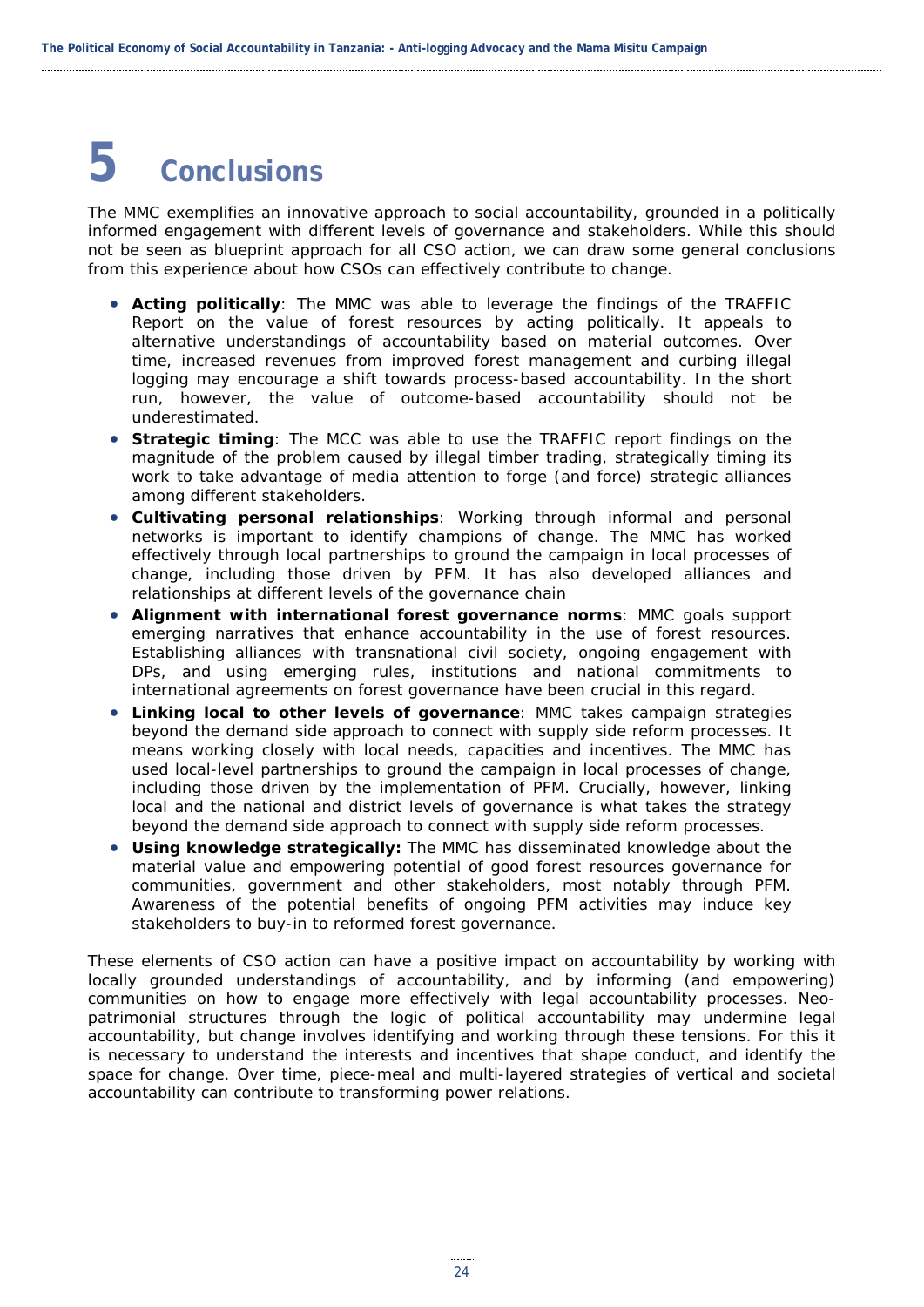## <span id="page-32-0"></span>**References**

Bellina, S., D. Darbon, S. Eriksen, and O. J. Sending, (2009), "The Legitimacy of the State in Fragile Situations." Report prepared for the OECD DAC International Network on Conflict and Fragility.

Blomley, Tom, (2006), "Mainstreaming Participatory Forestry within the local government reform processes", Gatekeeper Series 128, International Institute for Environment and Development.

Blomley, Tom and Said Iddi, (2009), *Participatory Forest Management in Tanzania: 1993 – 2009 Lessons learned and experiences to date*. Dar Es Salaam: United Republic of Tanzania Ministry of Natural Resources and Tourism Forestry and Beekeeping Division

Booth, David and Fred Golooba-Mutebi, (2009), "Aiding Economic Growth in Africa: The Political Economy of Roads Reform in Uganda", ODI Working Paper 307.

Ernest and Young, (2010), "Value for Money Audit: Sustainable Wetlands Management and Participatory Forest Management Programme", evaluation report for Danish Embassy.

FAO, (2009), *State of World's* Forests. Rome: FAO.

Forrester Kibuga, Kate, (2008), "Baseline measurement of knowledge, attitudes and practices (KAP) in relation to forest governance amongst stakeholders in Kilwa and Rufiji Districts fr MMC", unpublished report for TNRF/MMC.

Gargarella, Roberto, Pilar Domingo and Theunis Roux (2006), *Courts and social transformation. An institutional voice for the poor? New trends in social rights litigation*, London: Ashgate.

Gloppen, Siri, (2003), "The Accountability Function of Courts in Tanzania and Zambia" in *Democratization* vol.10 no 4

Hoffman, Barak and Lindsay Robinson (2009), "Tanzania's Missing Opposition", in *Journal of Democracy*, Volume 20, Number 4, October, pp.123-136

Hussmann, Karen and Max Mmuya (2007) Anti-corruption policy making in practice: Tanzania – A Country Case Study. U4 REPORT 1:2007 PART 2E.

Hyden, Goran (2005) *Why Do Things Happen The Way They Do?: A Power Analysis of Tanzania,* Sida online at [http://hei.unige.ch/news/files/Goran\\_Hyden\\_Power\\_analysis.pdf](http://hei.unige.ch/news/files/Goran_Hyden_Power_analysis.pdf)

Keck, M and K. Sikkink (1998) *Activists Beyond Borders: Advocacy Networks in International Politics,* Ithaca and London: Cornell University Press

Kelsall, Tim, Siri Lange, Simeon Mesaki and Max Mmuya with Jehova Roy Kaaya, Zephania Kambele, Glory Minja, Martin Mlele, Siana Ndesaulwa and Lucy Shule (2005) 'Understanding Patterns of Accountability in Tanzania Component 2: The bottom-up perspective - Final Report', Dar es Salaam, Bergen, Oxford: REPOA, Christian Michelsen Institute Oxford Policy Management

Lawson, Andrew and Lise Rakner (2005) 'Understanding Patterns of Accountability in Tanzania: Final Synthesis Report', Dar es Salaam, Bergen, Oxford: REPOA, Christian Michelsen Institute Oxford Policy Management

Mainwaring, S. and C. Welna (eds.) (2003) *Democratic Accountability in Latin America*. Oxford: Oxford University Press.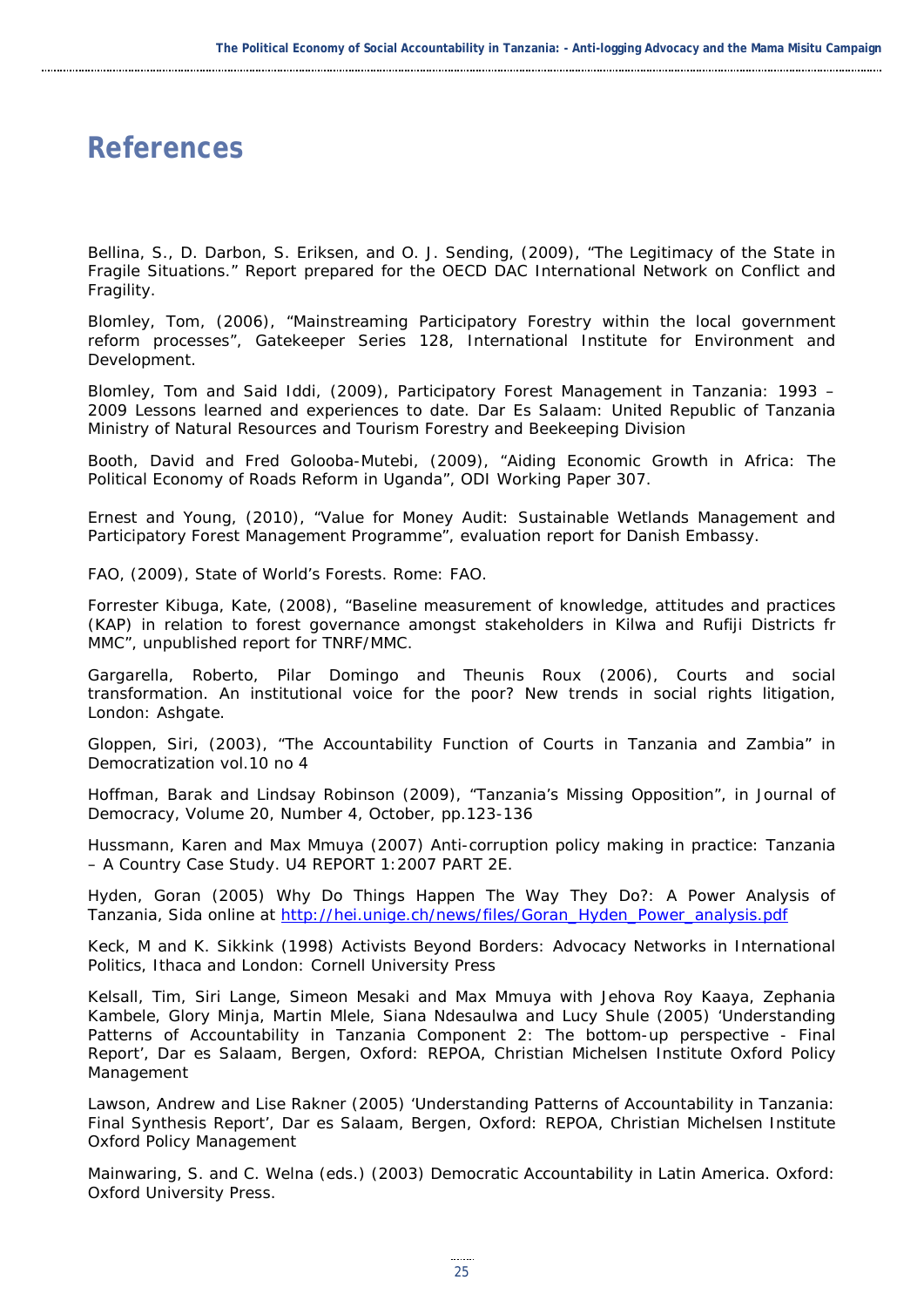Milledge, Simon A. H., Ised K. Gelvas and Antje Ahrends (2007), 'Forestry, governance and national development: Lessons learned from a logging boom in southern Tanzania', Dar es Salaam:TRAFFIC East/Southern Africa/Tanzania Development Partners Group / Ministry of Natural Resources of Tourism

Mmari, Donald, Geir Sundet, Hildebrand Selbervik and Aarti Shah (2005) 'Understanding Patterns of Accountability in Tanzania Component 3: Analysis of values, incentives and power relations in the budget allocation process', Dar es Salaam, Bergen, Oxford: REPOA, Christian Michelsen Institute Oxford Policy Management

MNRT (2010) Tanzania Forest Service: National Strategic Plan July 2010 – June 2013. Dar Es Salaam: MNRT

Nelson, Fred and Tom Blomley (2010), "Peasants' Forests and the King's Game? Institutional Divergence and Convergence in Tanzania's Forestry and Wildlife Sectors"

Peruzzotti, Enrique, and Smulovitz, Catalina, eds. 2006. *Enforcing the Rule of Law: Social Accountability in the New Latin American Democracies*. Pittsburgh: University of Pittsburgh Press.

SAVCOR. (2005). *Revenue Collection System: Structural Analysis and Recommendations for Structural Improvement.* Presentation made at a meeting of the Forestry and Beekeeping Division by Savcor Indufor Oy at Njuweni Hotel, Dar es Salaam, 6th October 2005, (cited in Milledge et al 2007).

Schedler, Andreas, Larry Diamond and Marc F. Plattner, (eds.) (1999), *The Self-Restraining State: Power and Accountability in New Democracies*, Boulder: Lynne Rienner.

Sianga, Cassian (2010), "Mama Misitu Campaign: a media and advocacy campaign against illegal logging", Presentation made to AcT Learning Café, 25 May 2010

TNRF (2008) 'Forestry, Governance and National Development: '*Mama Misitu'* – A Communications and Advocacy Initiative'.

TNRF (2009) 'Designing Independent Monitoring of Forest Law Enforcement and Governance in Tanzania - Final Report', Dar Es Salaam: TNRF, HTSPE, REM

TNRF (2010) "Report on the Pilot Phase", Dar es Salaam, Report.

Wollenberg, Eva, Moira Moeliono, Godwin Limberg, Ramses Iwan, Steve Rhee, and Made Sudana (2006) 'Between state and society: Local governance of forests in Malinau, Indonesia', *Forest Policy and Economics* 8: 421-433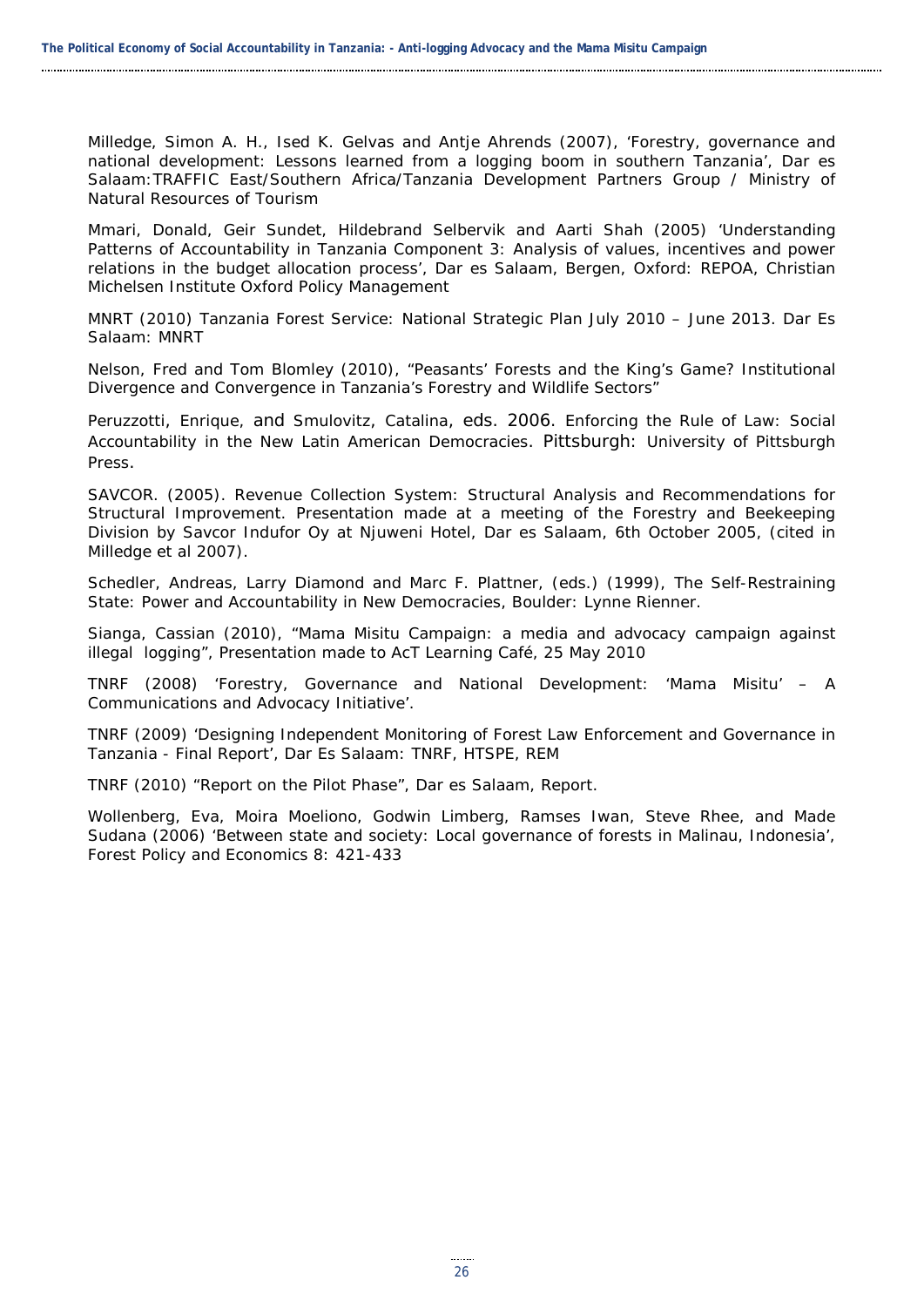## <span id="page-34-0"></span>**Appendices:**

## <span id="page-34-1"></span>**1. Additional Figures**

#### <span id="page-34-2"></span>**Figure 4: Information flows in cases of suspected illegal activity - non-MMC**



\_\_\_. - Currently under development

### <span id="page-34-3"></span>**Figure 5: Information flows in cases of suspected illegal activity - MMC impact**

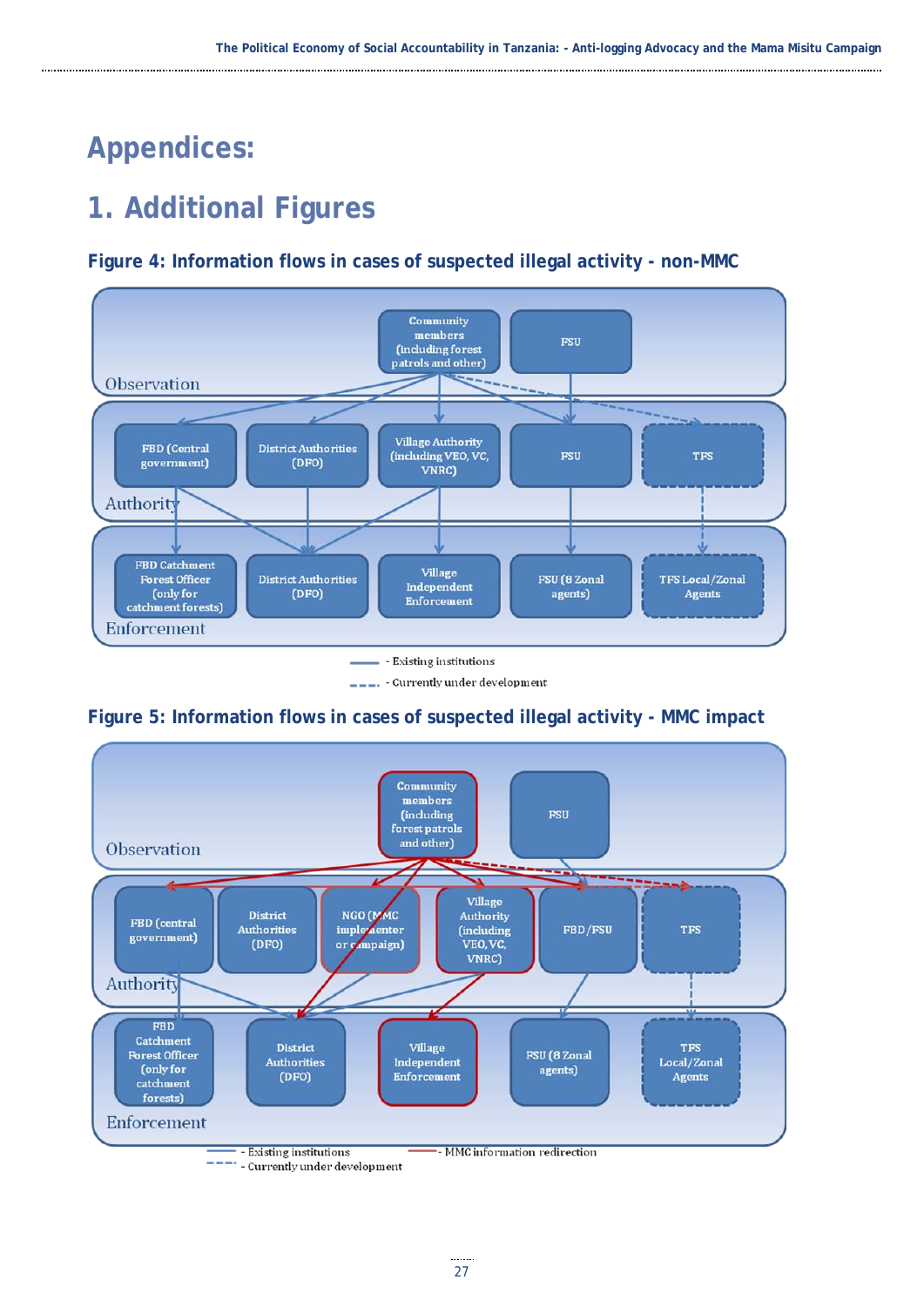## <span id="page-35-0"></span>**2. List of people consulted**

- 1. Tanzania Forest Working Group
	- a. Charles Meshack, Tanzania Forest Conservation Group, Director
	- b. Jumapili Chenga, TRAFFIC
	- c. Alfei Daniel, IUCN
	- d. Betty Luwuge, TFCG
- 2. Theron MJUMITA Advisor
- 3. Hadija R. Kiimu, Forestry and Bee-keeping Division, Assistant Director Utilization
- 4. Joseph Kigula, Forestry and Bee-keeping Division, Assistant to the Director
- 5. Ben Selous, SHIVIMITA Private sector association, Federation President
- 6. Dr. George Jambia, University of Dar Es Salaam
- 7. Emmanuel Massawe, Lawyers Environmental Action Team, Executive Director
- 8. Dr. Minou Fuglesang, Femina HIP, Executive Director
- 9. Sofie Gullberg, Femina HIP, (Program Officer)
- 10. Yassin Mkwizu, NORAD, Programmes Officer
- 11. Deodatus Mfugale, JET, Chairman
- 12. John Chikomo, JET, Executive director
- 13. John Filemon Gwao, Kibiti Checkpoint officer
- 14. Sebastian Raphael, Kibiti checkpoint officer
- 15. Hassan Mndundu, Ikwiriri checkpoint officer
- 16. Simon Mosha, Tanzania Forest Conservation Group (TFCG), Coastal Forests Project Officer.
- 17. Kassim Chilumba, Nyamwage Village, Village Executive Officer
- 18. Mohamedi Kileka, , Nyamwage Village, Commander of VNRC and Patrolman
- 19. Aisha Kimwaki, Nyamwage Village, Secretary of VNRC and Patrolwoman
- 20. Haji Mtoteke, Muyuyu Village, Ex-Village Executive Officer
- 21. Lucas Malugu, WWF, Project Executant Officer
- 22. Athumani Mtimbwa, MJUMITA network (Somanga village, Network coordinator)
- 23. Mwalimu Hamis Lipey, Somanga Village, Environmental Teacher
- 24. Aziza Salehe, Somanga Village, Secretary of the Village Natural Resource Committee
- 25. Mtemi Miya, Mpingo Initiative, Officer in Kilwa